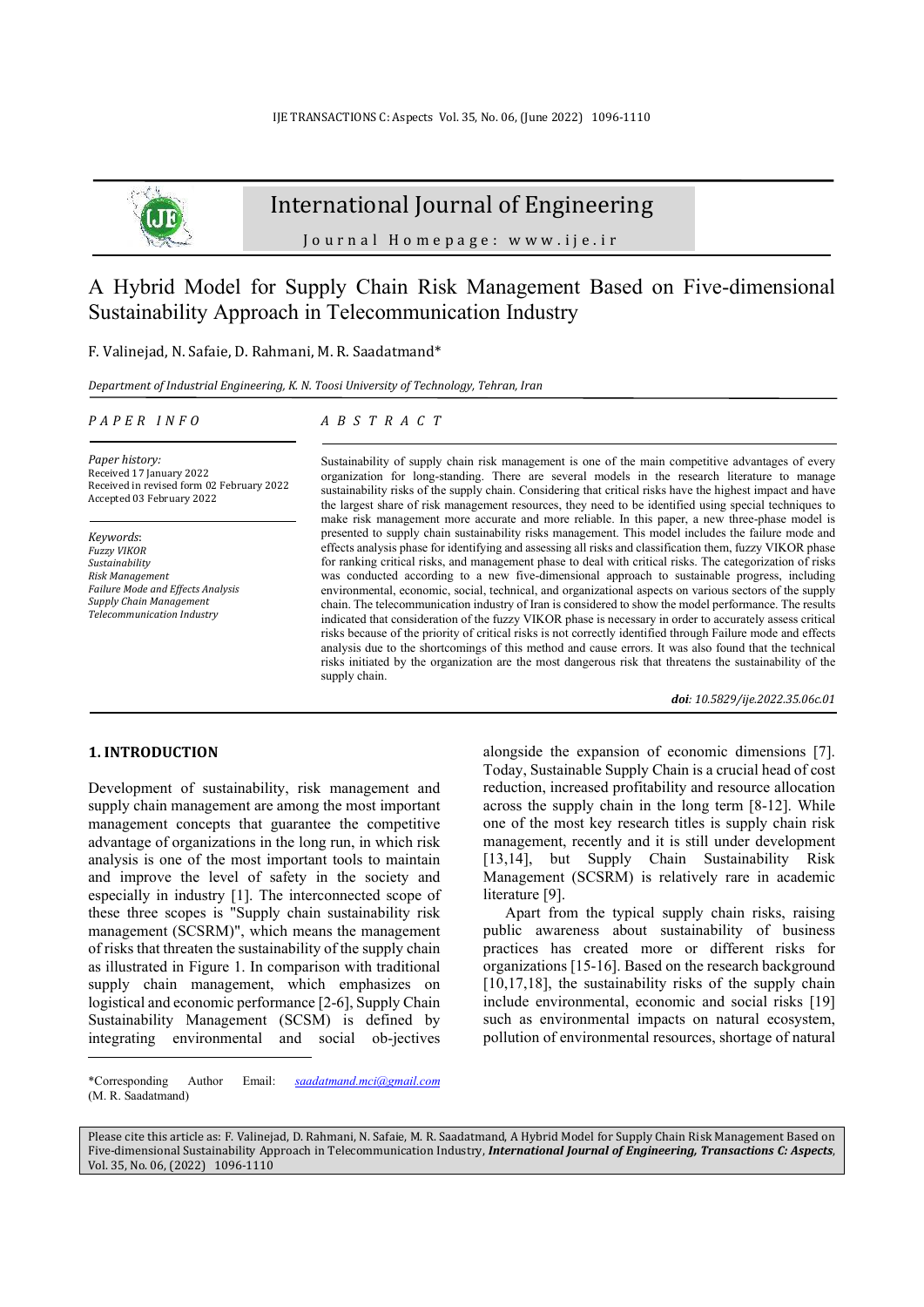

**Figure 1.** Supply Chain Sustainability Risk Management (SCSRM)

resources, drought, corporate reputation, social responsibility, social inequalities, child labor, financial statements, compliance with rules, tax evasion, sanctions, bribes, fluctuations in energy prices, financial crises, demographic challenges, and so on. The potential results of the risks can possess devastating impacts for the company that the supply chain management cannot simply cope with [20].

One of the most useful and effective methods for assessing the risk is the FMEA method [21]. Failure mode and effects analysis (FMEA) was first designed in the 1960s by the NASA program as an official method for evaluating reliability risks and safety requirements. This approach provides a framework for decision-making in risk management by identifying potential risks at a single level and examining their effects on higher levels of the system [22]. Today, FMEA has been widely used as a powerful tool for analyzing the safety and reliability of systems, products, and processes in a wide range of industries such as aerospace, nuclear, automotive, electronics and medical industries [23,24] .

Recently, multi-criteria decision-making methods (MCDM) have been used for risk assessment in several studies [25-30] due to their ability to consider many factors with special weight and rank risks with professional techniques. VIKOR is one of the most popular MCDM methods that has been widely used in various scientific studies [31-38] due to its ability to solve MCDM problems with conflicting and noncommensurable criteria and present a compromise ranking list.

However, the VIKOR method focuses on ranking of a set of alternatives in the presence of conflicting criteria. It determines a compromise solution that could be accepted by the decision makers. Also, FMEA is often influenced by uncertainty in real-life applications, and in such situation fuzzy set theory is an appropriate tool to deal with this kind of problems [39]. In fact, the numerous shortcomings of FMEA published in recent studies (will be described in section 2.2), have led researchers to consider alternative approaches to risk assessment. Even scholars who referred to the limitations of FMEA method and presented several models to compensate it, have used the FMEA method in their models and then, by combining the FMEA with methods such as decision-making approaches (MCDM), have attempted to eliminate the FMEA shortcomings [25,40,41] etc. In fact, combining other methods with the FMEA method is to complement this technique and to resolve its deficiencies, and in general none of the studies conducted so far denies this method. Wang et al. [42] proposed a hybrid MCDM model in this study for improving FMEA. Liu et al. [43] propose a new model using interval 2-tuple hybrid weighted distance measure to improve the performance of the traditional FMEA. In order to assess the risk of delays of metro stations in Tehran based on the FMEA criteria, Hajiagha et al. [41] have used the VIKOR method in fuzzy environment. Safari et al. [44] evaluated enterprise architecture risks for managing all components of an enterprise using FMEA and fuzzy VIKOR.

The review of the research literature revealed some important points. First, there are some important shortcomings of FMEA and MCDM addresses to risk management when used alone. Aiming to take advantage of both methods and to cover their weaknesses, we have proposed a hierarchical approach by a combination of FMEA and fuzzy VIKOR for risk management to cover their limitations. It should be mentioned that, the approach is proposed in this paper has some differences between the works in the literature. First, the studies that have been conducted yet based on the combination of Fuzzy VIKOR and FMEA techniques, have been more focused on developing and improving the risk ranking. As a result, there is no functional and comprehensive framework for decision makers and industry experts to use FMEA's developed techniques in risk management. But in this research, by considering the managerial phase (the last phase of the three-phase model), the root causes and potential implications of each of the risks are identified and strategies to counter with them will be presented. Therefore, this study will be an operational framework for decision makers and the supply chain managers to properly manage their industry's sustainability risks based on the developed rating techniques. Second, most studies conducted on the basis of the combination of fuzzy VIKOR technique and the FMEA, have only considered the three criteria in calculating RPN (S, O & D) (section 2.1). Meanwhile, one of the limitations of the FMEA method is the lack of effective metrics. Also, according to the industry experts, more criteria should be considered to cover all aspects of risk. As a result, in this study, according to the industry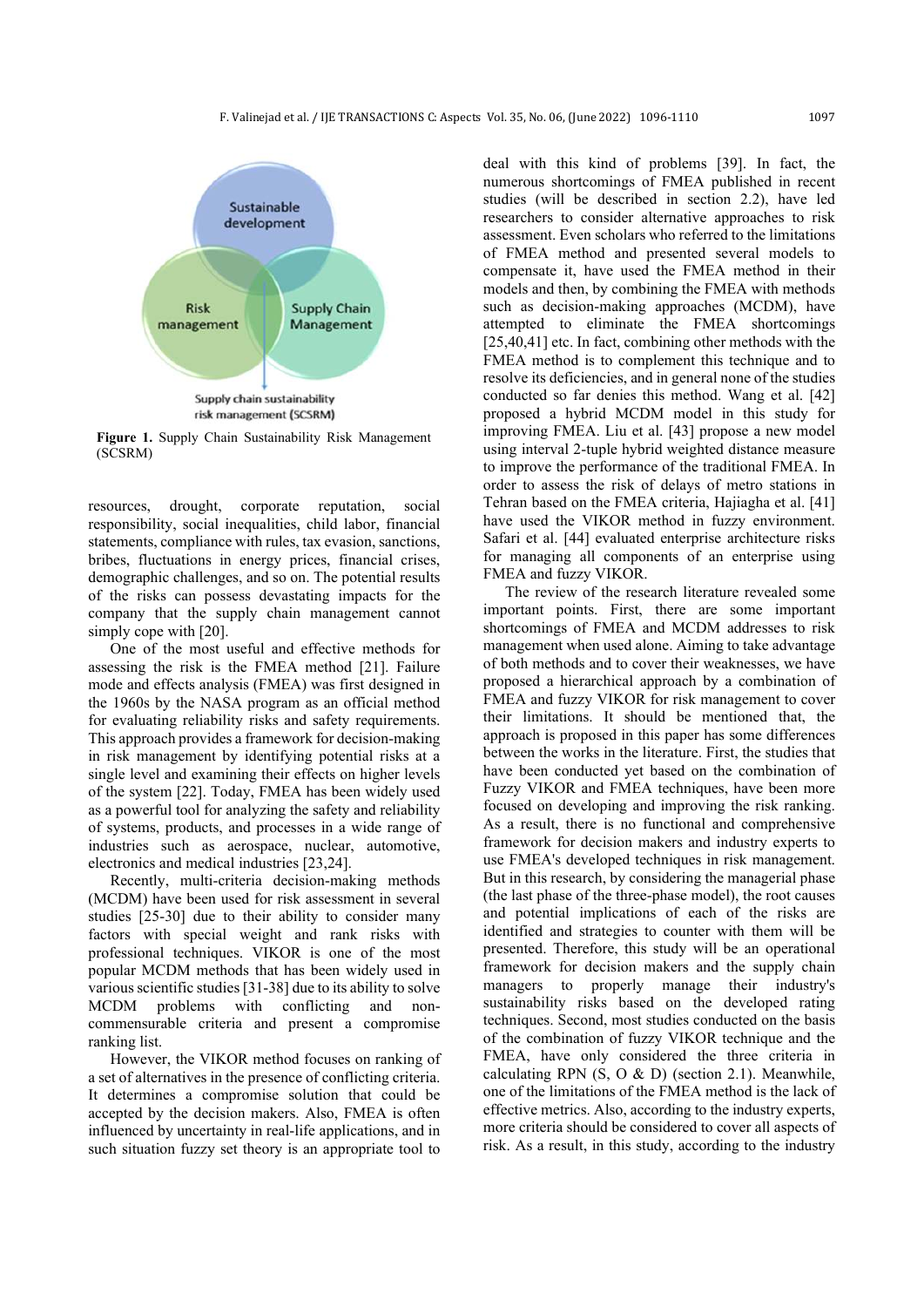experts, more criteria are considered in addition to the three criteria  $(S, O & D)$  (section 5.2). Third, the studies that have been performed so far based on the combination of the fuzzy VIKOR and FMEA technique, have implemented the calculations of the fuzzy VIKOR method by using the three criteria proposed in calculating RPN (S, O & D). In fact, these models do not categorize any critical, semicritical, and normal risks, and only rank the identified risks. While the industry decision makers are often interested in separating critical risks from other risks and managing them in a particular way. On the other hand, these models will be operational and usable if the number of risks is low, because complex and timeconsuming calculations of fuzzy VIKOR for a large number of risks, many of which are not very important, is not operational and cost effective. Regarding these points, in this study, by using the simple and fast FMEA technique, critical risks were identified and then, for accurate rating of them, the fuzzy VIKOR technique would be implemented only on the critical risks.

On the other hand, based on the literature, few studies have been managed on the supply chain sustainability risks and sustainability risk management [10]. To the best of our knowledge, no comprehensive study has analyzed the all aspects of the supply chains in view of the different dimensions of sustainability. This research gap encouraged us to develop a comprehensive model for managing the supply chain sustainability, critical risks in different echelons, which is a completely new approach and there is not any similar case in the research literature especially in telecommunication companies. The main contributions and innovations of this paper are:

- A new three-phase model for supply chain sustainability risk management is proposed
- The risks were classified based on a fivedimensional approach to sustainability
- The risks were classified based on the four parts of the supply chain
- The FMEA method is used for identifying and assessing all risks and filter critical risks
- An extended fuzzy VIKOR method with more criteria than RPN criteria is used for ranking critical risks
- The proposed model is applied to the telecommunication industry of Iran

The risk of supply chain sustainability in service organizations is far more complex than that of manufacturing organizations. Supply of telecommunication companies for which little research has been done as well as their management strategy, which is one of the main objectives of the present research.

The rest of this paper is organized as follows. In sections 2 and 3, we describe the literature review and the model development. Then, in section 4 we introduce the result presentation of the research, and find the steps of the three-phase model with respect to the studied companies. In section 5, the discussion and managerial insights are presented. Finally, the conclusion is reported in section 6.

## **2. LITERATURE REVIEW**

## **2. 1. Failure Modes and Effects Analysis (FMEA)**

**2. 1. 1. Implementation of FMEA** To implement this method, a team of experts is formed to examine the relationship between error states, effects, causes, current controls and necessary corrective actions [45]. In order to allocate limited resources to address the most dangerous risks, each of the identified risks should be evaluated and prioritized. Typically, Risk Priority Number (RPN) is used to prioritize risks, which is the product of three risk factors  $(1)$ ;

$$
RPN = S \times O \times P \tag{1}
$$

where O is the probability of occurrence of the risk, S is the severity of the risk, and D is the probability of not detecting the risk.

According to research literature [46-48], the three risk factors are evaluated by experts using the 10-point scale de-scribed in Table 1. The risk with a higher RPN is more important and requires a higher priority to take corrective action.

**2. 1. 2. Limitations of FMEA** As mentioned, FMEA is one of the most important and strong preventive measures in risk management; however, according to the

**TABLE 1.** Traditional FMEA scale for S, O and D

| Occurrence                       | Rank           | <b>Severity</b>                 | Rank           | <b>Detection</b>        | Rank           |
|----------------------------------|----------------|---------------------------------|----------------|-------------------------|----------------|
| Very high $(>1$ in<br>2)         | 10             | Hazardous<br>without<br>warning | 10             | Absolute<br>uncertainty | 10             |
| Very high (1 in<br>3)            | 9              | Hazardous<br>with warning       | 9              | Very<br>Remote          | 9              |
| High $(1 \text{ in } 8)$         | 8              | Very high                       | 8              | Remote                  | 8              |
| High $(1 \text{ in } 20)$        | 7              | High                            | 7              | Very Low                | 7              |
| Moderate (1in<br>80)             | 6              | Moderate                        | 6              | Low                     | 6              |
| Moderate (1in<br>400)            | 5              | Low                             | 5              | Moderate                | 5              |
| Moderate (1in<br>2000)           | 4              | Very Low                        | 4              | Moderate<br>high        | 4              |
| Low $(1 \text{ in}$<br>15,000)   | 3              | Minor                           | 3              | High                    | 3              |
| Low $(1 \text{ in}$<br>150,000)  | $\overline{2}$ | Very Minor                      | $\overline{2}$ | Very high               | $\overline{c}$ |
| Remote $(\leq)$ in<br>1,500,500) | 1              | None                            | 1              | Almost<br>certain       | 1              |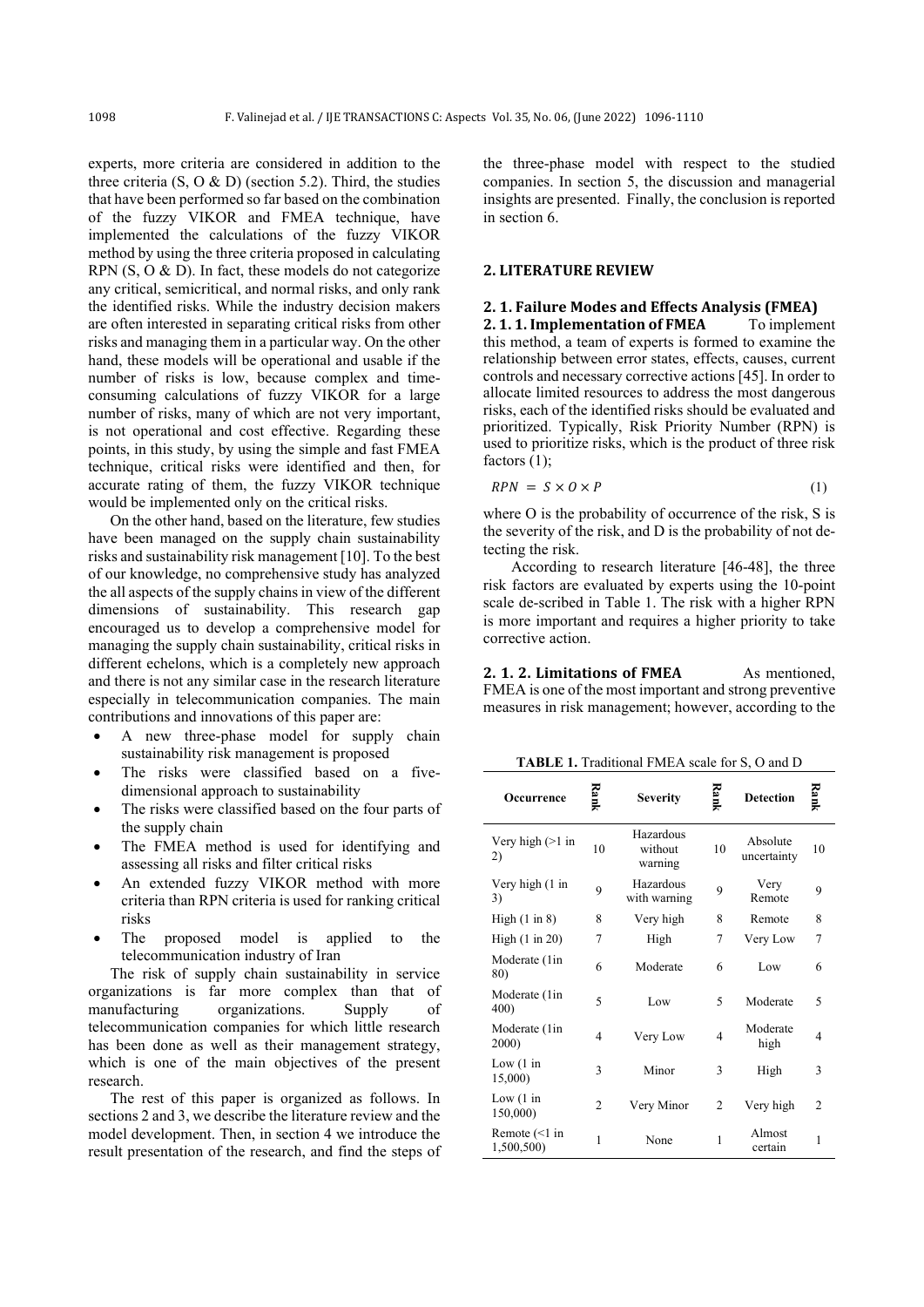research literature [23,24,39,40,43,45,49], this method has been severely criticized for several reasons:

- 1. In calculating the RPN, the relative importance of all three factors is considered to be the same, but in real applications, it is possible that each factor affects the risk ranking with a different weight.
- 2. Different sets of O, S, and D ranking can create similar values of RPN, but the hidden implications of these risks may be completely different, causing resource and time losses in the risk management process or in some cases lead to ignoring some risks. Small changes in the rank of each of the three parameters may lead to very different effects on the RPN.
- 4. The data used in risk assessment are often unclear or ambiguous, and can be expressed using descriptions such as likely, important or very high and so on. The ranking of risk factors with crisp numbers (absolute numbers 1 to 10) is often difficult and error-prone.
- 5. The three O, S, and D parameters are evaluated based on discrete scales, where numerical operations on a discrete scale, especially multiplication, are meaningless. Therefore, the RPN results are not only meaningless, but actually misleading.
- 6. RPN considers only three factors O, S and D for risk assessment and ignores other effective factors such as economic aspects, which will result in the loss of a significant amount of information and reduce the accuracy of risk assessment results.
- 7. The 10-point scale using to evaluate each of the O, S, and D factors is questionable; For example, a linear transformation is used to evaluate D, while a nonlinear transformation is used to evaluate O.

Due to the above shortcomings of FMEA for risk assessment, a multi-criteria decision making (MCDM) methods in fuzzy environment can be used as more systematic methods to cover FMEA weakness [43]. These methods can consider many factors with special weight and rank risks with professional techniques. Also, fuzzy environment can overcome the limitations caused by crisp values in proses of RPN calculation.

**2. 2. Fuzzy VIKOR** One of the MCDM methods is VIKOR technique that used to handle multi-criteria problems with conflicting and non-commensurable criteria. In the VIKOR method, a compromise solution is the closest solution to the ideal one, and the purpose of compromising is obtaining a response based on the mutual agreement between the criteria.

To implement the VIKOR method in fuzzy environment and with the presence of a group of decision makers, the following steps have been proposed in the literature of the study [30,31].

Step 1: First, a linguistic diagram is defined in accordance with the problem and decision makers weighted each criterion and evaluated each alternative using proposed description (VL, L, ML, M, MH, H and V). Then, qualitative points considered by decision makers will be converted into fuzzy numbers using these charts (see Figure 2).

**Very Low (VL)** Medium Low (ML) Medium High (MH) Very High (VH) Low (L) Medium (M)  $0.2$  $0.3$  $0.4$  $0.5$  $0.6$  $0.7$  $0.8$  $0.5$  $\mathbf{1}$ **Figure 2.** Linguistic variables for rankings (Sanayei et al. [31])

Step 2: Suppose that a group multi-criteria decision making (GMCDM) problem has K decision makers DMk ( $k = 1, 2, ..., K$ ), m alternatives Ai ( $i = 1, 2, ...,$ m), and n decision criteria Cj  $(j = 1, 2, ..., n)$ ; then the aggregated fuzzy weights  $(w^{\dagger}$ j) of each criterion can be calculated as follows [31]:

$$
\widetilde{w}_j = (w_{j1}, w_{j2}, w_{j3}, w_{j4})
$$
\n(2)

where

$$
w_{j1} = \min\{w_{jk1}\}, w_{j2} = \frac{1}{k} \sum_{k=1}^{K} w_{jk2},
$$
  

$$
w_{j3} = \frac{1}{k} \sum_{k=1}^{K} w_{jk3}, w_{j4} = \max\{w_{jk4}\}
$$
 (3)

Also, the aggregated fuzzy ratings  $(\tilde{x} \cdot \tilde{y})$  of alternatives with respect to each criterion can be calculated as follows:

$$
\tilde{x}_{ij} = (x_{ij1}, x_{ij2}, x_{ij3}, x_{ij4})
$$
\n(4)

where

$$
x_{ij1} = \min\{x_{ijk1}\}, x_{ij2} = \frac{1}{k} \sum_{k=1}^{K} w_{ijk2}
$$
  
, 
$$
w_{ij3} = \frac{1}{k} \sum_{k=1}^{K} w_{ijk3}, w_{ij4} = \max\{w_{ijk4}\}
$$
 (5)

Step 3: Then, using the COA defuzzification method to convert the fuzzy values ( $\widetilde{w}_j$  and  $\widetilde{x}_{ij}$ ) to crisp values  $(w_j \text{ and } x_{ij})$  [36].

Step 4: Based on the defuzzied matrix in the previous step, the VIKOR method is implemented as follows [31]: - Determine the best  $f_i^*$  and the worst  $f_i^-$ 

$$
f_i^* = \max x_{ij}, f_i^- = \min x_{ij} \tag{6}
$$

- Compute values  $S_i$ ,  $R_i$  and  $Q_i$ 

$$
S_i = \sum_j W_i \left( \frac{f_j^* - f_{ij}}{f_j^* - f_j^-} \right),
$$
  
\n
$$
B_i = \max_i \left( \frac{f_j^* - f_{ij}}{f_j^* - f_{ij}^-} \right)
$$
 (7)

$$
R_i = \max\left\{ \frac{\binom{j_j - j_i}{j_j - j_j}}{f_j^* - f_j} \right\} W_i
$$

$$
Q_i = \left(\frac{S_i - S^*}{S^- - S^*}\right) v + \left(\frac{R_i - R^*}{R^- - R^*}\right) (1 - v) \tag{8}
$$

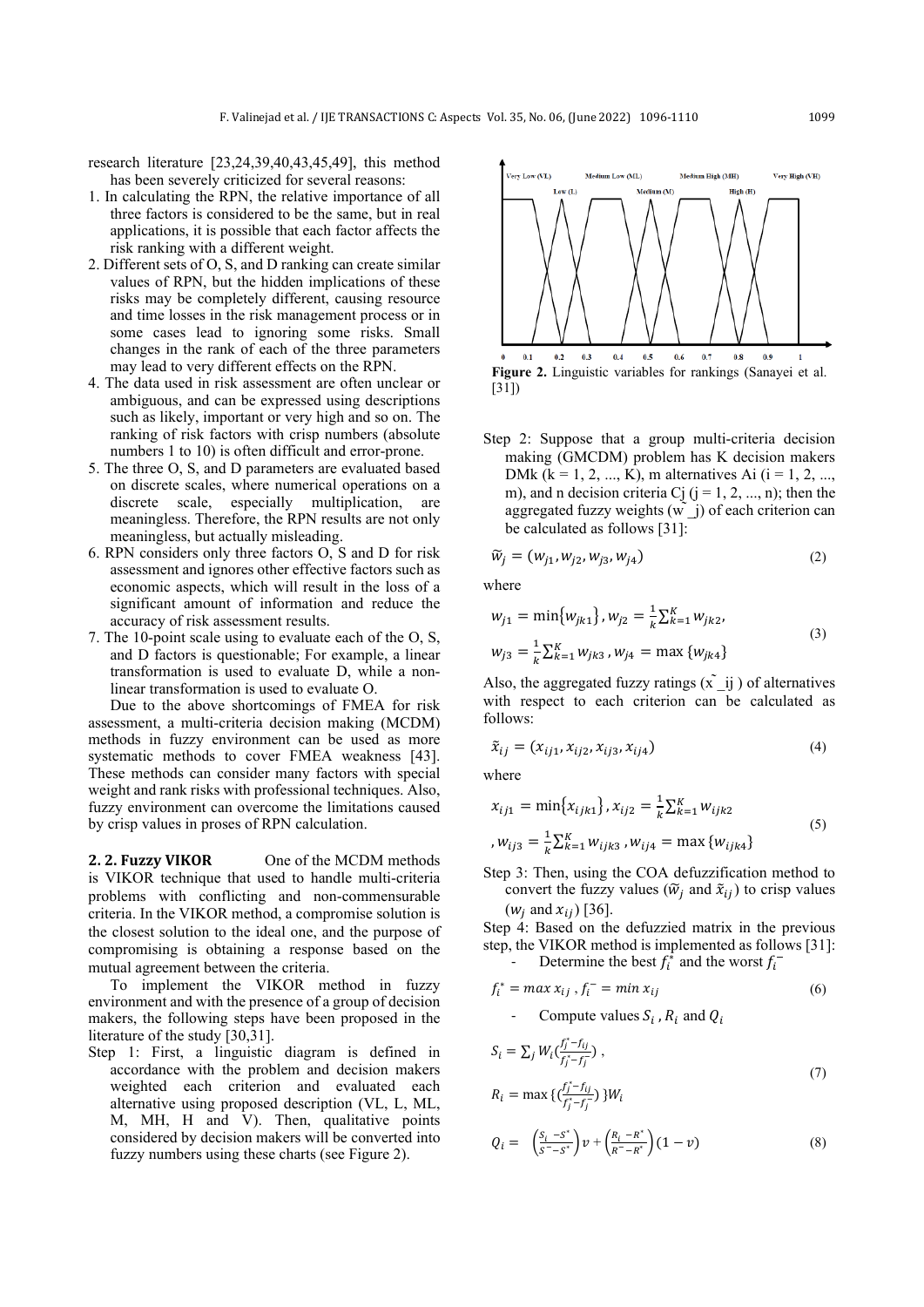where

$$
S_i^* = \min S_i, S_i^- = \max S_i, R_i^* = \min R_i, R_i^- = \max R_i
$$
 (9)

And  $\nu$  is introduced as a weight for the strategy of maximizing group utility, whereas  $1 - v$  is the weight of the individual regret. The value of  $\nu$  is set to 0.5 in this study.

- The result of ranking: Based on the VIKOR method, the ranking of alternatives is arranged according to the ascending Q trend, and alternatives with lower Q will be given a higher priority.

## **3. THE MODEL DEVELOPMENT**

According to the literature of the study, risk management generally includes five stages of identification, assessment, analysis, treatment and monitoring [10]. In this section, a three-phase model is presented for supply chain sustainability risk management based on the FMEA and fuzzy VIKOR techniques shown in Figure 3.

The reason for combining the FMEA and VIKOR techniques in this model is to use the benefits of each of the two methods and to avoid the limitations of each of them. The FMEA technique is a recognized and wellknown methodology among industry experts, which is very useful for early screening of the risks due to the comprehensi-bility of the criteria and the simplicity of the calculations. From the expert's point of view, all the identified risks are not important and it is necessary to identify high and more dangerous risks, by using a simple and fast filter, so that the risk management resources are properly allocated and waste of time and money should be prevented. Therefore, by using the FMEA technique, all the identified risks are ranked to separate critical risks .

But, as discussed in section 2.2, the FMEA technique has some limitations that somewhat makes doubt about the accuracy of the results. Although the FMEA technique is valid enough to be used in the initial filtering of the risk and identifying high risk, but due to the existing deficiencies, this technique does not have the necessary accuracy to rank critical risks. Because critical risks are in fact the strategic bottlenecks for the risk management, and any errors in their identification and rating, encounters the risk management with a failure. In addition to the deficiencies, according to our industry experts, the criteria considered in the FMEA technique are not sufficient and do not cover all of the important dimensions of the industry risks. As a result, the model should include more criteria in order to achieve to the desired results. Therefore, it is proposed in this model in the continue, taking into account further criteria, by using a MCDM (fuzzy VIKOR method) approach, which is a complex and accurate ranking technique, in which the critical risks are carefully included. On the other hand,

although the fuzzy VIKOR method has a high-ranking accuracy, but due to the complexity and time-consuming of the calculations, it is not possible to use it from the beginning to rank all the identified risks. Because the identified risks are too much and the use of a complex and long-lasting fuzzy method to rank all risks, practically makes the model unusable for the industrial users. In this way, by combining the FMEA and fuzzy VIKOR techniques, we take advantage of each of the two methods, and avoid any constraints, so that risk management can be implemented quickly and accurately .

The first phase is related to FMEA technique, which includes research configuration, risk identification and risk assessment using the RPN formula. Our purpose of implementing the FMEA phase is to identify all risks and seg-regate critical risks. Given the RPN shortcomings in prioritizing risks, the critical risks that have the most impact and the largest share of risk management resources, should be prioritized using a special ranking technique [40]. So, the second phase is a fuzzy VIKOR phase that ranks the critical risks in order to risk management will be conducted more accurately. The third phase is the managerial phase that defines strategies to deal with critical risks.

**3. 1. FMEA Phase** FMEA phase, including five steps that named from F1 to F5;

- Step F1 Research configuration: Each risk management project has dimensions and objectives that the project framework needs to be defined at the beginning of the FMEA phase. In other words, it should be determined that the identification of risks should take place in what field and with what goals.
- Step F2 Industry identification and selection a sample: After designing the project framework, by holding interviews with experts, the industry is carefully identified and the appropriate sample is selected.
- Step F3 Risk identification: To identify the risks, brainstorming sessions and interviews with the presence of various levels of industry experts (managers, experts, technicians, etc.) are held to provide the list of all potential risks.
- Step F4 RPN calculation: After the risk list is prepared, the risk priority number (RPN) is computed.
- Step F5 Segregation of critical risks: Generally, in the FMEA method, there is no basis for RPN to determine critical risks. For this reason, in order to determine the critical level of risks, statistical methods have been used. For this purpose, a risk index is defined and then the critical level of risks is determined based on it. So, first, the average RPN will be calculated from the relation (10) and then their standard deviation will be calculated from the relation (11).

$$
\bar{X} = \frac{1}{N} \sum_{k=1}^{n} X_i
$$
\n<sup>(10)</sup>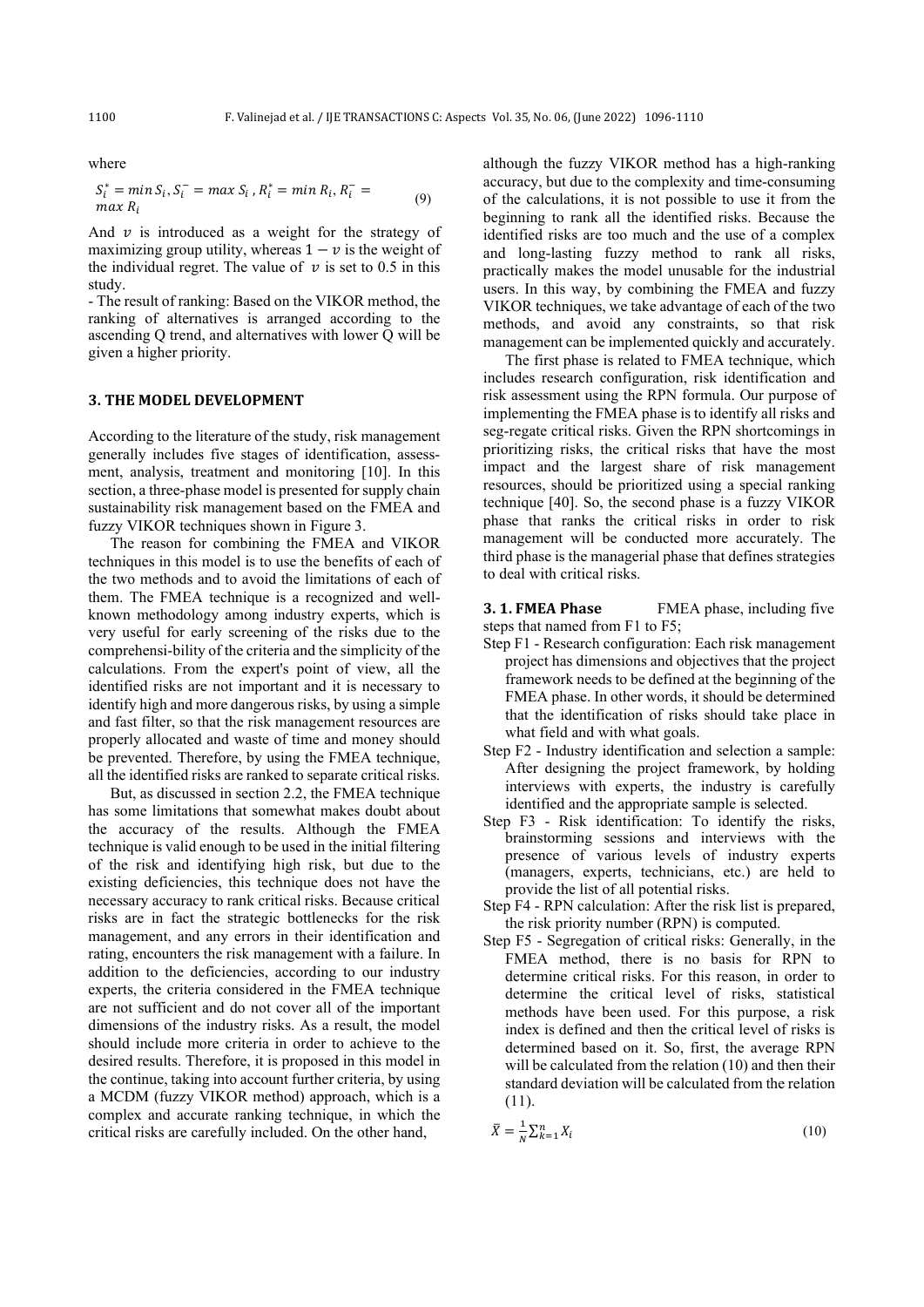$$
\sigma = \sqrt{\frac{1}{N} \sum_{k=1}^{n} (X_i - \overline{X})^2}
$$
\n(11)

Based on the results obtained from the above relations, the classification of critical levels of risk based on RPN values are defined as Table 2.

### **3. 2. Fuzzy VIKOR Phase** VIKOR phase, including five steps that named from  $V1$  to  $V5$ ;

- Step V1 Determining the ranking criteria: Due to the configuration of the project, the criteria affecting the ranking will be determined by the experts. One of the shortcomings of the FMEA methodology is to consider only three factors (S, O, and D), therefore, in this step, the criteria proportionate to the purpose of risk ranking should be set.
- Step V2 Forming the fuzzy group decision making matrix: At this stage, decision makers determine the weight of each criterion and complete decisionmaking matrix, based on the linguistic chart. Then,

**TABLE 2.** The critical levels of the identified risks

| Level   | Normal                 | Semi critical                 | <b>Critical</b>    |  |  |
|---------|------------------------|-------------------------------|--------------------|--|--|
| Risk    | $RPN < \overline{X}$ - | $\overline{X} - \sigma \leq$  | $X + \sigma < RPN$ |  |  |
| index   | σ                      | $RPN < \overline{X} + \sigma$ |                    |  |  |
| Control | Neglected              | Preventive                    | Urgent preventive  |  |  |
| action  |                        | measure                       | measure            |  |  |



**Figure 3.** The flow chart of proposed model

these qualitative points are converted to fuzzy values using the graph.

- Step V3 Aggregating group decision making matrix: Group decision making matrix is aggregated based on relations  $(2)$  to  $(5)$ .
- Step V4 Defuzzification the aggregated matrix: Using the COA defuzzification method, aggregated fuzzy matrix convert to crisp matrix [32].

Step V5 - Implementation of the VIKOR method: Based on the crisp matrix in the previous step, the VIKOR method is implemented as follows:

- Determine the best  $f_i^*$  and the worst  $f_i^-$
- Compute values  $S_i$ ,  $R_i$  and  $Q_i$
- Ranking alternatives, according to the ascending Q trend

**3. 3. Managerial Phase** Managerial phase, including three steps that named from M1 to M3;

- Step M1 Risk Analysis: The root causes and potential consequences of each of the risks are identified by holding interviews with industry experts. Risk analysis is an important step in the process of risk management. An or-ganization can take the most appropriate strategy to deal with those risks only if they understand the root causes and correctly predict the potential consequences of the risks.
- Step M2 Risk treatment: Four major responses or strategies have been proposed in the research literature for risk treatment which includes avoiding or eliminating root causes, controlling or reducing the impact of the risk and the probability of risk occurrence, transferring or sharing the impact of the risk and the acceptance of the po-tential damages. In this step, depending on the root causes or the possible results of each risk, the appropriate strategy is selected and the Control action will be defined in accordance with this strategy.
- Step M3 Risk Management Report: Finally, the critical risks list, along with the results of the ranking, root causes and potential consequences, as well as the strategy for coping with each risk, will be presented in the risk man-agement report. Risk Management Report in this step is the introduction of two stages of implementation and monitoring of risk management strategies.

### **4. CASE STUDY**

The companies that work in Iranian telecom industry have engaged with many challenges and unpredictability such as a complicated sustainability risk management of the supply chain in comparison with those in rest of the world. Therefore, in this research the case study described by Valinejad and Rahmani [50] in the Iranian telecommunication industry is considered. They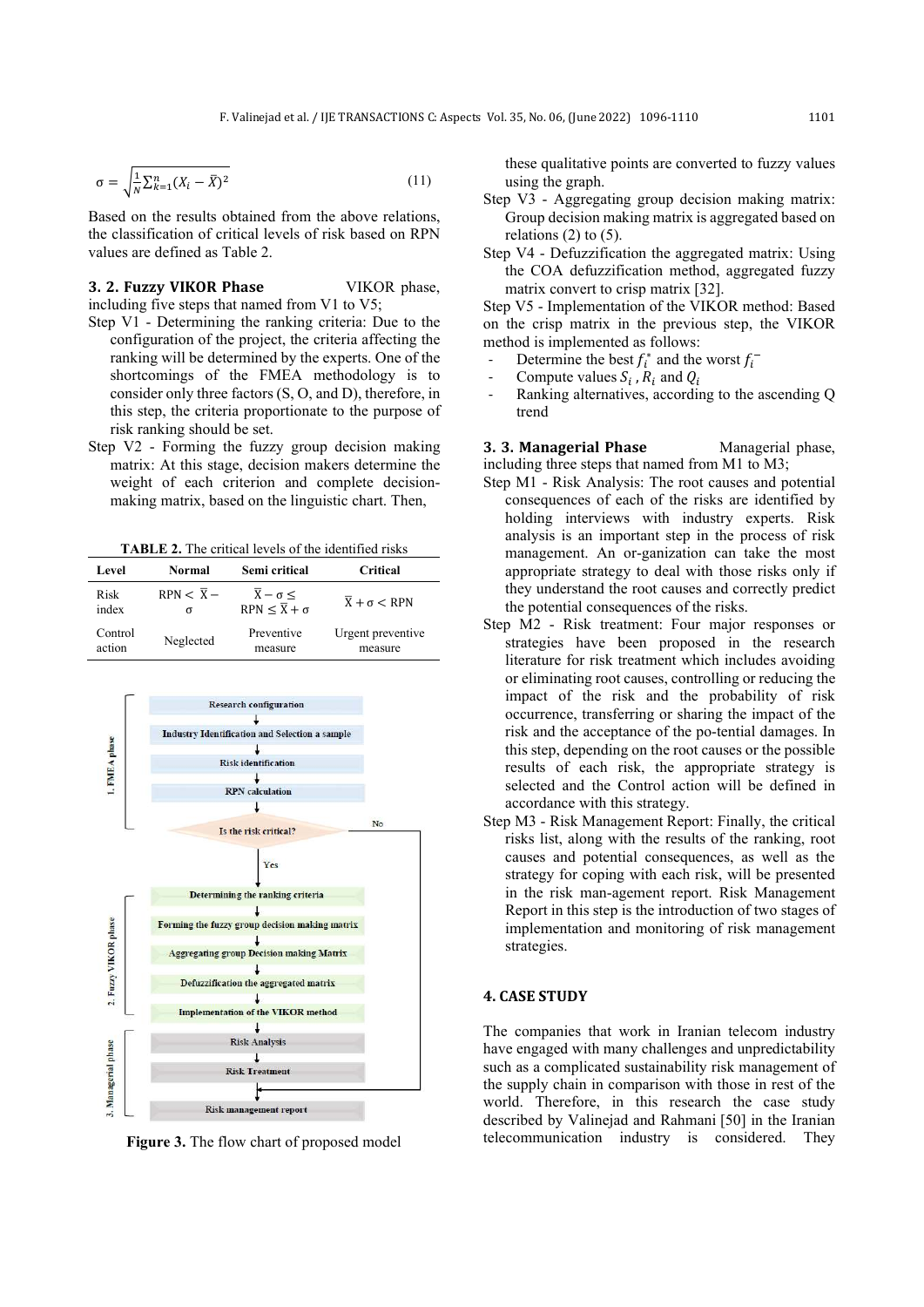investigated 14 public and private sector companies operating internet service providing and bandwidth areas .

**4. 1. FMEA Phase** Valinejad and Rahmani [50] used the FMEA approach to identify the mentioned supply chain sustainability risks of Iranian telecommunication companies. They designed a matrix based on the five dimensions of sustainable development and supply chain segments in Table 3 and named each cell of the table based on the first letters of the supply chain sectors and the dimensions of sustainable development.

The dimensions of the sustainable development include five dimensions of environmental, social, economic, technical and institutional that are more relevant to the business environment. Here is a brief overview of each of these five sustainability dimensions according to the literature studies [10,17]:

- Environmental dimension: Conservation of natural resources, the prohibition of waste production and environmental pollution, the proper use of nonrenewable resources, etc.
- Social dimension: Reducing poverty, improving the quality of living conditions, observing ethical principles and human rights, etc.
- Economic dimension: Profitability and sustainable economic growth, avoidance of financial<br>corruption, strict monitoring of financial corruption, strict monitoring statements, etc.
- Technical dimension: Technical abilities, equipment capabilities, quality of infrastructure and specialized industry issues, etc.
- Institutional dimension: Adherence to legal issues, lasting relationship with governments and partners, political stability, etc.

We have utilized the data reported by Valinejad and Rahmani [50]. They identified 15 critical risks based on the FMEA approach.

**4. 2. Fuzzy VIKOR Phase**

- Step V1 Determining the ranking criteria: Considering sustainable development concept, 6 criteria were introduced in order to ranking supply chain sustainability critical risks. The criteria which determined by holding interviews with experts, include two criteria used in the RPN calculation and four other criteria that were chosen with a view to sustainable development, triggered covering more dimensions of the issue of sustainability in the ranking in Table 4.
- Severity: Strength of risk in making the supply chain unsustainable
- Occurrence: The sequence of risk occurrence within a specified time period
- Uncontrollability of risk occurrence: The lack ability to prevent the risk occurrence
- The complexity of risk treatment: The difficulty in identifying, controlling and managing risk
- Comprehensiveness of risk impact: The ability of risking in making the greater parts of the supply chain un-sustainable
- Durability of risk impact: Risk capability in longterm impact on supply chain sustainability
- Step V2 Forming the fuzzy group decision making matrix: At this stage, four industry experts, as four decision makers, determined the weight of each criterion and score for each of the alternatives using qualitative terms. Table A1 (In Appendix) indicates the qualitative decision-making matrix and the weight of the criteria. In the results tables, critical risks are shown by HRi (High Risk).
- Step V3 Aggregating Group Decision making Matrix: The qualitative matrix in the previous step is converted to fuzzy matrix using the linguistic diagram as Figure 2. Then the fuzzy matrix aggregated based on relations (2) to (5). Table A2 (In Appendix) indicated the aggregated fuzzy matrix.

|                         |                    | TADLE 9. The charge idvers of the rechtlice HSKS<br>The causes of sustainability risks in the supply chain |                  |               |                        |  |  |  |  |
|-------------------------|--------------------|------------------------------------------------------------------------------------------------------------|------------------|---------------|------------------------|--|--|--|--|
| <b>Risks categories</b> |                    | Suppliers (S)                                                                                              | Organization (O) | Consumers (C) | <b>Environment</b> (E) |  |  |  |  |
|                         | Environmental (En) | S.En                                                                                                       | O.En             | C.En          | E.En                   |  |  |  |  |
| The affected            | Economic (Ec)      | S.Ec                                                                                                       | O.Ec             | C.Ec          | E.Ec                   |  |  |  |  |
| sustainability          | Social $(S)$       | S.S                                                                                                        | O.S              | C.S           | E.S                    |  |  |  |  |
| dimensions              | Technical (T)      | S.T                                                                                                        | O.T              | C.T           | E.T                    |  |  |  |  |
|                         | Institutional (I)  | S.I                                                                                                        | O. I             | C.I           | E.I                    |  |  |  |  |

**TABLE 3.** The critical levels of the identified risks

|          |            | . .                                     |                                     |                                     |                              |
|----------|------------|-----------------------------------------|-------------------------------------|-------------------------------------|------------------------------|
| Severity | Occurrence | Uncontrollability<br>of risk occurrence | The complexity<br>of risk treatment | Comprehensiveness<br>of risk impact | Durability of risk<br>impact |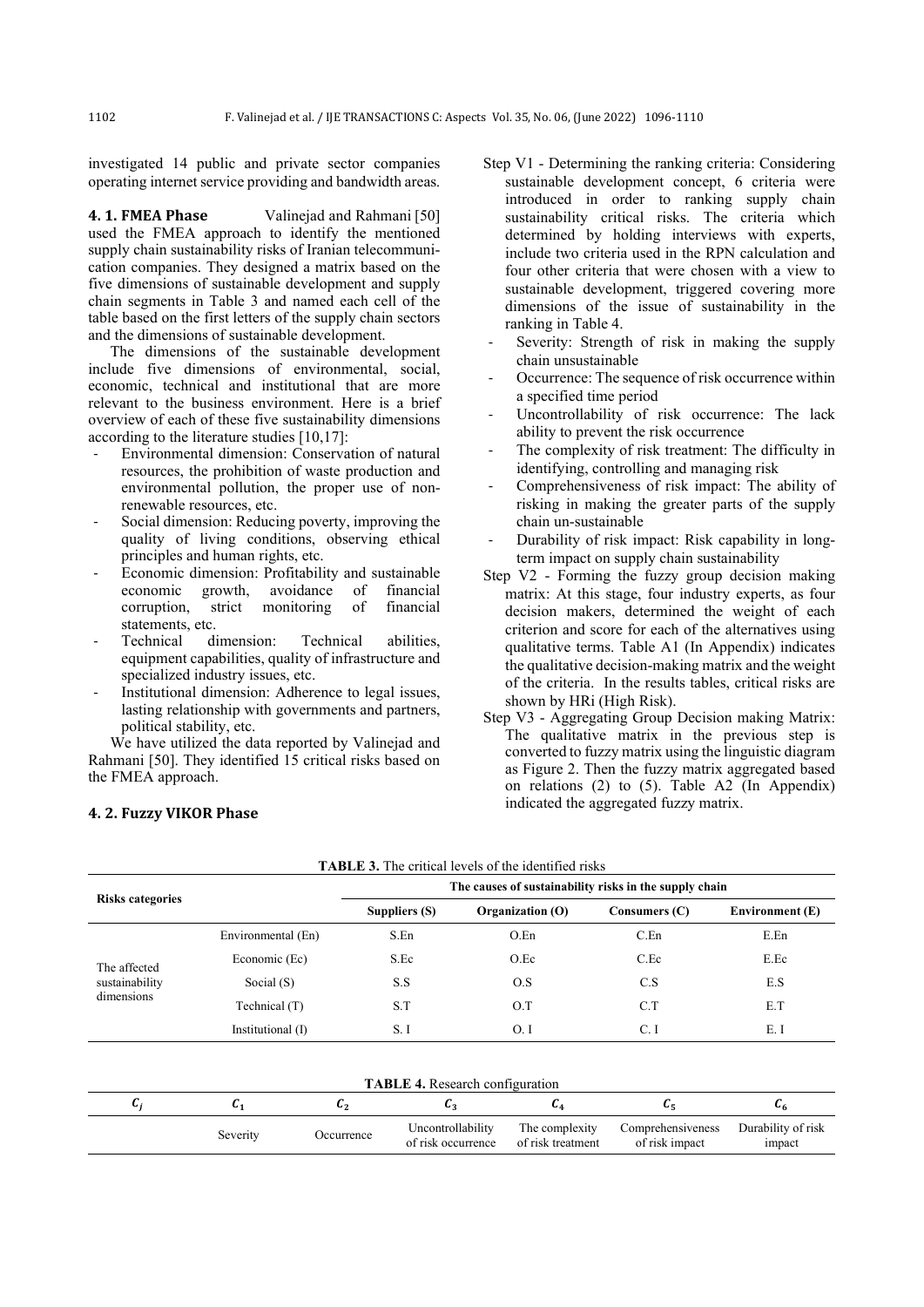- Step V4 -Defuzzification the aggregated matrix: Using the COA defuzzification method, aggregated fuzzy matrix convert to crisp matrix in Table A3 (Appendix).
- Step V5 Implementation of the VIKOR method: Based on the crisp matrix in the previous step, the VIKOR method is implemented as follows:
- Determine the best  $f_i^*$  and the worst  $f_i^-$  in Table 5.
- Compute values  $S_i$ ,  $R_i$  and  $Q_i$  in Table 6.

Ranking alternatives, according to the ascending Q trend in Table 7.

**4. 3. Managerial Phase** Step M1 - Risk Analysis: Root causes and potential result of each risk are presented in the risk management report in Table A4 (In Appendix). Step M2 - Risk treatment: Strategies and control actions

- for each risk are presented in the risk management report in Table A4 (In Appendix).
- Step M3 Risk Management Report: The description of each risk and its position in the configuration (based on Table 3), along with the results of the ranking of VIKOR technique, root causes and potential consequences, as well as the strategy for coping with each risk, will be presented in the risk management report in Table A4 (In Appendix).

**TABLE 5.** The best and the worst values

| <b>Values</b> | G1 | C <sub>2</sub> | $C_{2}$ | C <sub>4</sub>                          | €ē | C۵                                             |
|---------------|----|----------------|---------|-----------------------------------------|----|------------------------------------------------|
| $f_i^*$       |    |                |         |                                         |    | 0.8625 0.84375 0.84375 0.84375 0.88125 0.73125 |
| - t:T         |    |                |         | $0.48125$ $0.35$ $0.5$ $0.43125$ $0.35$ |    | 0.3125                                         |

**TABLE 6.** The values  $S_i$ ,  $R_i$  and  $Q_i$ 

| <b>HR</b>       | Q        | R        | S        |
|-----------------|----------|----------|----------|
| HR <sub>1</sub> | 0.173296 | 0.217647 | 0.980107 |
| HR <sub>2</sub> | 0.583692 | 0.567273 | 3.02006  |
| HR <sub>3</sub> | 0.416223 | 0.583428 | 1.11458  |
| HR4             | 0.54001  | 0.63125  | 2.11927  |
| HR <sub>5</sub> | 0.604823 | 0.63125  | 2.81448  |
| HR <sub>6</sub> | 0.447854 | 0.482276 | 2.13726  |
| HR7             | 0.647904 | 0.721107 | 2.6695   |
| HR <sub>8</sub> | 0.274703 | 0.304114 | 1.48365  |
| HR9             | 0.389357 | 0.461076 | 1.65302  |
| HR10            | 0.263481 | 0.240369 | 1.79395  |
| <b>HR11</b>     | $\theta$ | 0.068671 | 0.127762 |
| HR12            | 0.660735 | 0.664549 | 3.18924  |
| HR13            | 1        | 0.8625   | 5.49095  |
| <b>HR14</b>     | 0.646066 | 0.565574 | 3.70058  |
| <b>HR15</b>     | 0.29263  | 0.296926 | 1.72451  |

| <b>TABLE 7.</b> The ranking of the critical risks by S, R and Q in |  |  |  |  |  |  |
|--------------------------------------------------------------------|--|--|--|--|--|--|
| ascending order                                                    |  |  |  |  |  |  |

| <u>.</u><br>HR  | by Q           | by R           | by S           |
|-----------------|----------------|----------------|----------------|
| HR1             | $\overline{c}$ | $\mathfrak{2}$ | $\overline{2}$ |
| HR <sub>2</sub> | 10             | 9              | 12             |
| HR3             | $\tau$         | 10             | 3              |
| HR4             | 9              | 11             | 8              |
| HR5             | 11             | 12             | 11             |
| HR6             | $\,$ 8 $\,$    | $\tau$         | 9              |
| HR7             | 13             | 14             | 10             |
| HR8             | $\overline{4}$ | 5              | 4              |
| HR9             | 6              | 6              | 5              |
| <b>HR10</b>     | 3              | 3              | 7              |
| <b>HR11</b>     | $\mathbf{1}$   | $\mathbf{1}$   | $\mathbf{1}$   |
| <b>HR12</b>     | 14             | 13             | 13             |
| <b>HR13</b>     | 15             | 15             | 15             |
| <b>HR14</b>     | 12             | 8              | 14             |
| <b>HR15</b>     | 5              | $\overline{4}$ | 6              |

## **5. DISSCUSION AND MANAGERIAL INSIGHTS**

According to the risk management results the critical risks ranking based on fuzzy VIKOR is not consistent with prioritization of risks in terms of RPN (based on comparing "Ranking by fuzzy VIKOR" column with "RPN" column in Table 12). In other word, ranking critical risks based on the fuzzy VIKOR, does not approve the primary priority of critical risks based on the RPN. Due to the shortcomings of FMEA in calculating RPN in risk assessment on the one hand and strength of the fuzzy VIKOR to cover these limitations on the other hand, this inconsistency was predictable and validated the results of the ranking based on the fuzzy VIKOR. Furthermore, the results of the critical risk ranking by FMEA and Fuzzy VIKOR, were provided by experts. From the viewpoint of the industry experts and decision makers, rating of the critical risks based on the Fuzzy VIKOR technique was much more logical than the results of the FMEA approach.

Therefore, the need to use special ranking techniques for risk assessment, especially critical ones, is proven. However, in this study, it was attempted to use the both FMEA and Fuzzy VIKOR techniques to provide industry managers with a comprehensive and applicable framework to quickly, accurately and easily manage the sustainability risks of the supply chain. In the model presented in this paper, using the simplicity and speed of the FMEA method in risk assessment, it was attempted to identify critical risks, and then, by using the accuracy and power of Fuzzy VIKOR Method in ranking, critical risks are carefully ranked. Using this model, time and cost and risk management resources are focused on the critical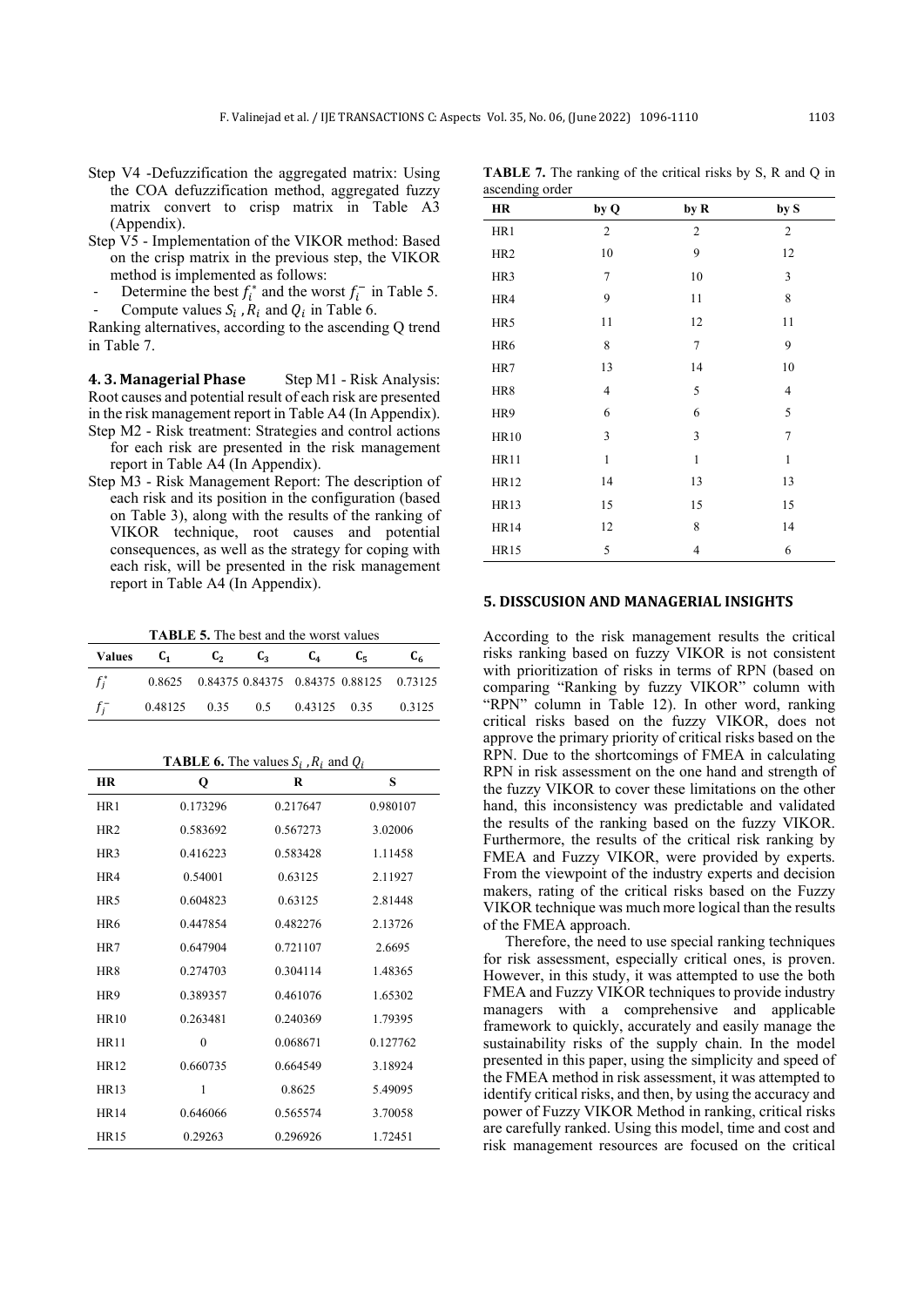risk and the strategic risks of the supply chain are properly managed.

Also, according to the results of the ranking, mismanagement and lack of strategic management system (the technical risk generated by the organization or O.T risk) is the most dangerous risk that threatens the supply chain sustainability. This necessitates the necessity of efficient and effective implementation of the strategic management system in the supply chain.

It should be noted that the model presented in this study will be generally applicable to managers and suppliers of the supply chain experts in other industries.

According to macro policies and the 20-year vision document of Iran's development, the issue of sustainable development has become one of the most important principles of micro and macro planning. Common supply chain risks are more aimed at increasing profits and reducing costs from an economic perspective, but supply chain sustainability risks are also emphasized in addition to the social and environmental dimensions. For the sustainability of the two social dimensions, attention is paid to improving the quality of social conditions of all stakeholders. In the economic dimension, the trend of profitability is considered. For environmental sustainability, the consumption of non-renewable resources and the production of waste to protect the environment must be minimized. One of the important points for telecom managers is to discover the root causes and determine the potential consequences of each of the risks in the four areas of suppliers, organizations, consumers, and the environment and to adopt an appropriate strategy to deal with the risks and their effects.

The types of supply chain sustainability risks of telecommunication companies under three headings of critical, semi-critical and normal risks form a normal curve, so that 70% of them are semi-critical risks that require preventive action, some of which are addressed. as follow: In semi-critical risks, the power of all components of the supply chain should be focused on increasing interaction and compliance with global and national laws, as well as improving the quality and quantity of technical equipment and specialized human resource capabilities. In order to maintain the stability of the supply chain in telecommunication companies, the organization should focus on increasing the specialized capabilities of human resources, improving the quality and quantity of technical equipment and increasing the capacity of its infrastructure, invested employee motivation, creativity and participation. Emphasizes the importance of increasing the organization's interaction with suppliers, consumers and the environment as a key factor in reducing supply chain risk.

From a managerial point of view, in relation to suppliers as the largest producer of critical risks, there should be more focus and cost for the organization to interact with suppliers. Emphasis should be placed on improving the social status within the organization in order to reduce supply chain risk. Government suppliers such as the Telecommunication Company and the Telecommunications Infrastructure Company and the Radio Regulatory Company should invest in improving telecommunication infrastructure and services and products such as the quality of bandwidth, insufficient capacity of telecommunication platforms and centers . Governance risks such as sanctions, political instability, multiple and unsustainable policies are aspects of sustainable development that are most threatened.

## **6. CONCLUSION**

Summary: In this study, it was tried to combine the advantages of each of them with the combination of fuzzy VIKOR and FMEA Technique, by avoiding the limitations of each of the two methods. After identifying all risks in the FMEA phase, the critical risks were separated and entered the fuzzy VIKOR phase for more accurate ranking. In the fuzzy VIKOR phase, critical risks were ranked and the importance and priority of dealing with each of the critical risks was precisely determined.

Then, in the management phase (last phase), the root causes and potential outcomes of each of the risks were identified and, by using the opinion of the decision makers and industry experts, an appropriate strategy for managing each of the risks was determined.

Application of the paper: Regarding to the expansion of the subjects related to the sustainable development, risk management, supply chain management and the combination of FMEA and fuzzy VIKOR, the outcome of this study are reflective for researchers who are seeking study in these areas. Also, these results help people involved in the supply chain management in the supply chain of telecommunication companies, particularly.

Limitations and future researches: Furthermore, suggestions for future research will be proposed:

1. Due to the time limitation, the sustainability risk management strategy was not deployed completely and its results were not analyzed. The future research will focus on deploy it and assess its outcomes and measure success rate.

2. Many studies have been done to combine MCDM approaches with the FMEA technique, and to overcome FMEA constraints, various techniques have been used, such as VIKOR, TOPSIS, ELECTERE, AHP, and so on. In this study, the combination of the VIKOR method with the FMEA technique was used because of the attractive features of the VIKOR method (ranking and selection from a set of alternatives in the presence of conflicting criteria and determining a compromise solution that could be accepted by decision makers). But it will be very attractive and suitable for future studies about this case, used to combine other MCDM approaches with the FMEA technique, and the results of each model are compared in terms of industry experts to the validity of each technique in this case to be determined.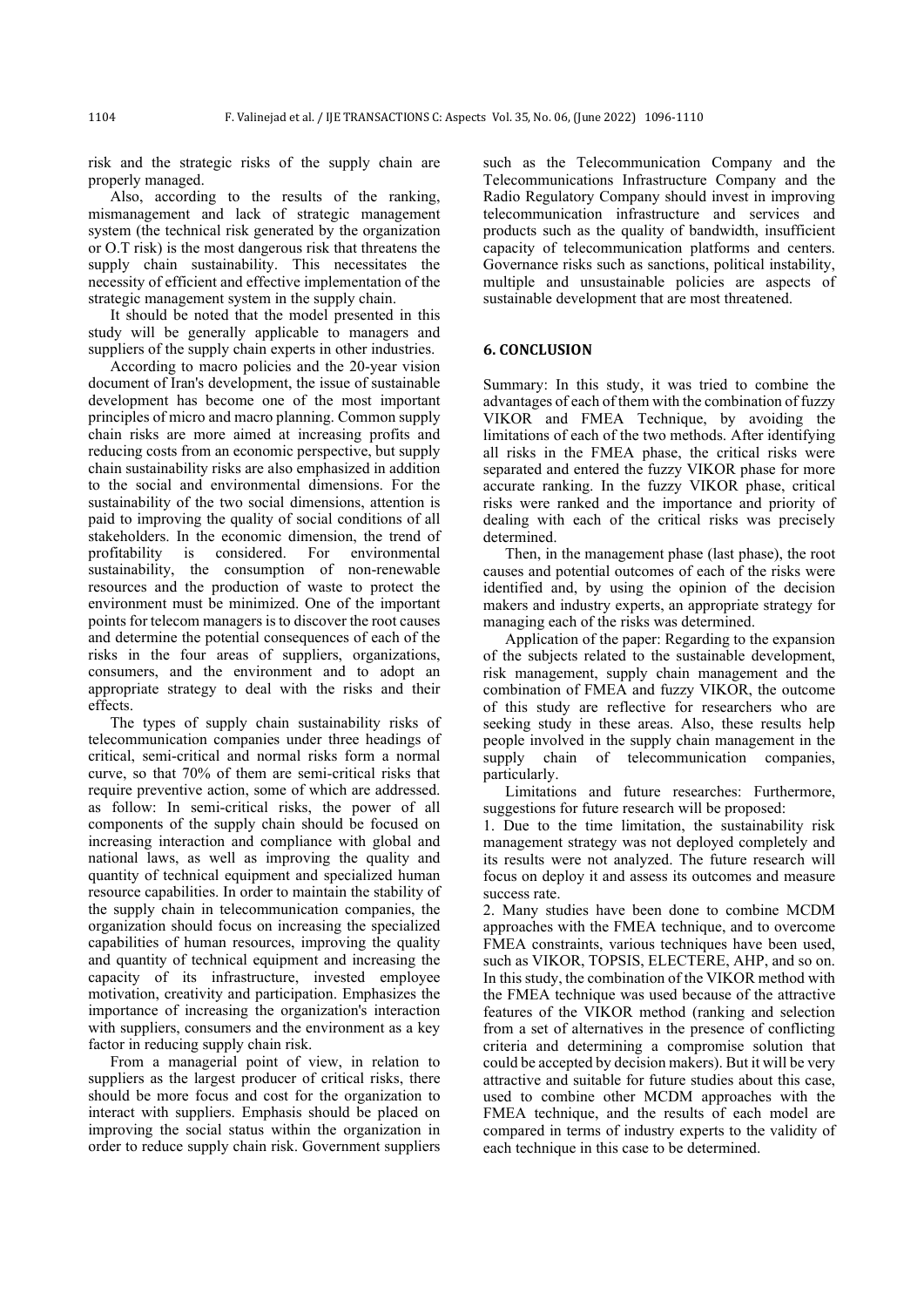## **7. REFERENCES**

- 1. Esfandian. H., Goodarzian Urimi. M., Shokoohi Rad. A., "Risk Assessment of Gasoline Storage Unit of National Iranian Oil Product Distribution Company using PHAST Software", *International Journal of Engineering*, *Transactions A: Basics* Vol. 34, No. 04, (2021), 763-768, doi: 10.5829/IJE.2021.34.04A.02.
- 2. Goodarzian. F., Hosseini-Nasab. H., Fakhrzad. M. B., "A Multiobjective Sustainable Medicine Supply Chain Network Design using a Novel Hybrid Multi-Objective Metaheuristic Algorithm". *International Journal of Engineering, Transactions A: Basics* Vol. 33, No. 10, (2020) 1986-1995, doi: Vol. 33, No. 10,<br>10.5829/IJE.2020.33.10A.17.
- 3. Ebinger. F. Omondi. B., "Leveraging Digital Approaches for Transparency in Sustainable Supply Chains: A Conceptual Paper", *Sustainability,* Vol. 12, No. 12, (2020) 6129, doi: 10.3390/su12156129.
- 4. Mangla. S. K., Kumar. P., Barua. M. K., "Prioritizing the responses to manage risks in green supply chain: An Indian plastic manufacturer perspective" *Sustainable Production and*  manufacturer perspective" **Sustainable Production** and **Consumption**, Vol. 01, No, 03, (2015) 67-86, doi: 10.1016/j.spc.2015.05.002.
- 5. Stock. J. R., Boyer. S. L., "Developing a consensus definition of supply chain management: a qualitative study", *International Journal of Physical Distribution and Logistics Management*, Vol. 39, No. 8, (2009) 690-711, doi: 10.1108/09600030910996323.
- 6. Kaur. A., Sharma. P. C., "Social sustainability in supply chain decisions: Indian manufacturers. Environment", *development and Sustainability,* Vol. 20, No. 4, (2018) 1707-1721, doi: 10.1007/s10668-017-9961-5.
- 7. Nimsai. S., Yoopetch. C., Lai, P., "Mapping the Knowledge Base of Sustainable Supply Chain Management: A Bibliometric Literature Review", *Sustainability*, Vol. 12, No. 18, (2020) 7348, doi: 10.3390/su12187348.
- 8. Akbari-Kasgari. M., Khademi-Zare. H., Fakhrzad. M.B., M. Hajiaghaei-Keshteli. M., Honarvar. M., "A Closed-loop Supply Chain Network Design Problem in Copper Industry", *International Journal of Engineering, Transactions A: Basics* Vol. 33, No. 10, (2020) 2008-2015, doi: 10.5829/IJE.2020.33.10A.19.
- 9. Seuring. S. A., "Assessing the rigor of case study research in supply chain management", *Supply Chain Management: An International Journal*, Vol. 13, No. 2, (2008) 128-137, doi: 10.1108/13598540810860967.
- 10. Giannakis. M., Papadopoulos. T., "Supply chain sustainability: A risk management approach", *International Journal of Production Economics,* Vol. 171, No. 4, (2016) 455-470, doi: 10.1016/j.ijpe.2015.06.032.
- 11. Wang. Z., Sarkis. J., "Investigating the relationship of sustainable supply chain management with corporate financial performance", *International Journal of Productivity and Performance Management*, Vol. 62, No. 8, (2013) 871-888, doi: 10.1108/IJPPM-03-2013-0033.
- 12. Rezaei. S., Maihami. R, "Optimizing the sustainable decisions in a multi-echelon closed-loop supply chain of the manufacturing/remanufacturing products with a competitive environment. Environment", *Development and Sustainability*, Vol. 22, No 1, (2019) 1-27, doi: 10.1007/s10668-019-00491-5.
- 13. Gurnani. H., Ray. S., Wang. Y.," Special Issue of Production and Operations Management: Global Supply Chain Risk Management", *Production and Operations Management*, Vol. 20, No. 3, (2011) 489-489, doi: 10.1111/j.1937-5956.2011.01242. x.
- 14. Tang. O., Matsukawa. H., Nakashima. K., "Supply chain risk management", *International Journal of Production Economics*, Vol. 139, No.1, (2012) 1-2, doi: 10.1016/j.ijpe.2012.06.015.
- 15. Kakha. G., Tabasi. S., Jami. M., Danesh Narooei. D., "Evaluation of the impacting factors on sustainable mining development, using the Grey-DEMATEL approach", I*nternational Journal of Engineering*, *Transactions A: Basics* Vol. 32, No. 10, (2019) 1497-1505, doi: 10.5829/IJE.2019.32.10A.20.
- 16. Blackburn. W. R., "The sustainability handbook: The complete management guide to achieving social, economic, and environment", Routledge, London, (2008).
- 17. Anderson. D. R., "Corporate survival: The critical importance of sustainability risk management", Iuniverse Inc, (2005).
- 18. Business for social responsibility (BSR), "Perspectives on information management in sustainable supply chains", Available at http://www.bsr.org/reports/BSR\_Info-Management-Supply-Chains1.pdf, (2007).
- 19. Chen. W. K., Nalluri. V., Ma. S., Lin. M., Lin. C. T., "An Exploration of the Critical Risk Factors in Sustainable Telecom Services: An Analysis of Indian Telecom Industries", **Sustainability**, Vol. 13, No. 2, (2021) 445, doi: 13, No. 2, (2021) 445, doi: 10.3390/su13020445.
- 20. MacMinn. R. D., "Value and risk", *Journal of Banking and Finance*, Vol. 26, No. 2, (2002) 297-301, doi: 10.1016/S0378- 4266(01)00223-0.
- 21. Ravi Sankar. N., Prabhu. B.S., "Modified approach for prioritization of failures in a system failure mode and effects analysis", *International Journal of Quality & Reliability Management*, Vol. 18, No. 3, (2001) 324-336, doi: 10.1108/02656710110383737.
- 22. Sharma. R. K., Kumar. D., Kumar. P., "Systematic failure mode effect analysis (FMEA) using fuzzy linguistic modelling", *International Journal of Quality and Reliability Management*, Vol. 22, No. 9, (2005) 986-1004, doi: 10.1108/02656710510625248.
- 23. Chang. K. H., Cheng. C. H., "A risk assessment methodology using intuitionistic fuzzy set in FMEA", *International Journal of Systems Science*, Vol. 41, No. 12, (2010) 1457-1471, doi: 10.1080/00207720903353633.
- 24. Chin. K. S., Wang. Y. M., Poon. G. K. K., Yang. J. B., "Failure mode and effects analysis by data envelopment analysis", *Decision Support Systems*, Vol. 48, No. 1, (2009) 246-256, doi: 10.1016/j.dss.2009.08.005.
- 25. Hadi-Vencheh. A., Aghajan. M., "Failure mode and effects analysis: A fuzzy group MCDM approach", *Journal of Soft Computing and Applications*, Vol. 1, No. 14, (2013), doi: 10.5899/2013/jsca-00016.
- 26. Liu. H. C., You. J. X., You. X. Y., Shan. M. M., "A novel approach for failure mode and effects analysis using combination weighting and fuzzy VIKOR method", *Applied Soft Computing*, Vol. 28, No. C, (2015) 579-588, doi: 10.1016/j.asoc.2014.11.036.
- 27. Lolli. F., Ishizaka. A., Gamberini. R., Rimini. B., Messori. M., "FlowSort-GDSS–A novel group multi-criteria decision support system for sorting problems with application to FMEA", *Expert Systems with Applications*, Vol. 42, No. 17, (2015) 6342-6349, doi: 10.1016/j.eswa.2015.04.028.
- 28. Song. W., Ming. X., Wu. Z., Zhu. B., "A rough TOPSIS approach for failure mode and effects analysis in uncertain environments", *Quality and Reliability Engineering International*, Vol. 30, No. 4, (2014) 473-486, doi: doi.org/10.1002/qre.1500.
- 29. Arabzad. S. M., Razmi. J., Ghorbani. M., "Classify purchasing items based on risk and profitability attributes; using MCDM and FMEA techniques", *Research Journal of International Studies*, Vol. 1, No. 21, (2011) 80-85, doi: 10.13140/2.1.3457.0882.
- 30. Vahdani. B., Salimi. M., Charkhchian. M.," A new FMEA method by integrating fuzzy belief structure and TOPSIS to improve risk evaluation process", *The International Journal of Advanced Manufacturing Technology*, Vol. 77, No. 1, (2015) 357-368, doi: 10.1007/s00170-014-6466-3.
- 31. Sanayei. A., Mousavi. S. F., Yazdankhah. A., "Group decision making process for supplier selection with VIKOR under fuzzy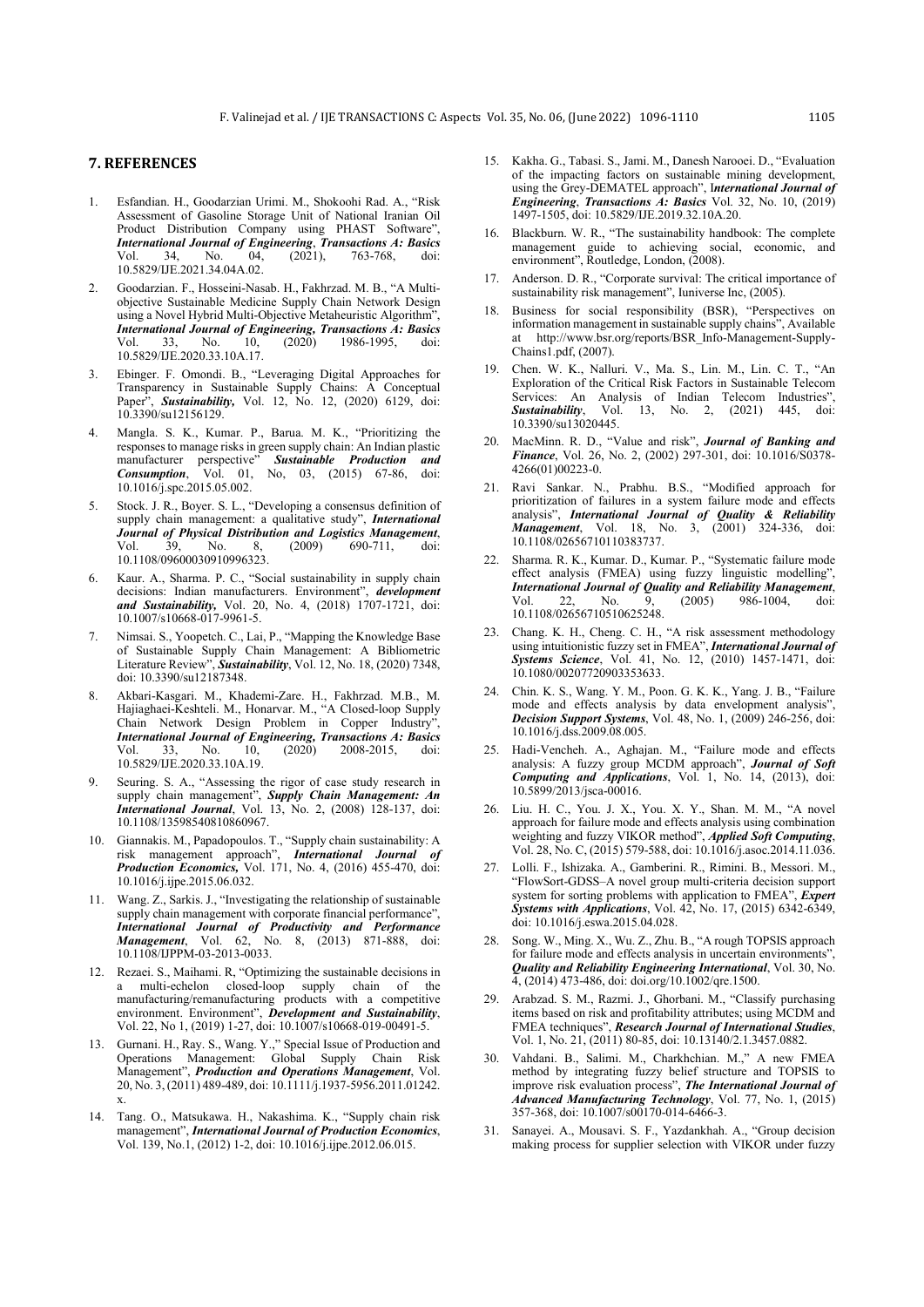environment", *Expert Systems with Applications*, Vol. 37, No. 1, (2010) 24-30, doi: 10.1016/j.eswa.2009.04.063.

- 32. Yücenur. G. N., Demirel. N. Ç., "Group decision making process for insurance company selection problem with extended VIKOR method under fuzzy environment", *Expert Systems with Applications*, Vol. 39, No. 3, (2012) 3702-3707, doi: 10.1016/j.eswa.2011.09.065.
- 33. Girubha. R. J., Vinodh. S., "Application of fuzzy VIKOR and environmental impact analysis for material selection of an automotive component", *Materials and Design*, Vol.37, (2012) 478-486, doi: 10.1016/j.matdes.2012.01.022.
- 34. Hsu. C. H., Wang. F. K., Tzeng. G. H., "The best vendor selection for conducting the recycled material based on a hybrid MCDM model combining DANP with VIKOR", **Resources conservation** and **recycling**, Vol. 66, (2012) 95-111, doi: *and recycling*, Vol. 66, (2012) 95-111, doi: 10.1016/j.resconrec.2012.02.009.
- 35. Wu. H. Y., Chen. J. K., Chen. I. S., Zhuo. H. H., "Ranking universities based on performance evaluation by a hybrid MCDM model", *Measurement*, Vol. 45, No. 5, 856-880, doi: 10.1016/j.measurement.2012.02.009.
- 36. You. X. Y., You. J. X., Liu. H. C., Zhen. L., "Group multi-criteria supplier selection using an extended VIKOR method with interval 2-tuple linguistic information", *Expert Systems with Applications*, Vol. 42, No. 4, (2015) 1906-1916, doi: 10.1016/j.eswa.2014.10.004.
- 37. Tavana. M., Mavi, R. K., Santos-Arteaga. F. J., Doust. E. R., "An extended VIKOR method using stochastic data and subjective judgments", *Computers & Industrial Engineering*, Vol. 97, (2016) 240-247, doi: 10.1016/j.cie.2016.05.013.
- 38. Dong. J. Y., Yuan, F. F., Wan. S. P.,"Extended VIKOR method for multiple criteria decision-making with linguistic hesitant fuzzy information", *Computers & Industrial Engineering*, Vol. 112, (2017) 305-319, doi: 10.1016/j.cie.2017.07.025.
- 39. Liu. H. C., Liu. L., Lin. Q. L., "Fuzzy failure mode and effects analysis using fuzzy evidential reasoning and belief rule-based methodology", *IEEE Transactions on Reliability*, Vol. 62, No. 1, (2013) 23-36, doi: 10.1109/TR.2013.2241251.
- 40. Liu. H. C., You. J. X., Ding. X. F., Su. Q., "Improving risk evaluation in FMEA with a hybrid multiple criteria decisionmaking method", *International Journal of Quality and Reliability Management*, Vol. 32, No. 7, (2015) 763-782, doi: 10.1108/IJQRM-10-2013-0169.
- 41. Hajiagha. S. H. R., Hashemi. S. S., Mohammadi. Y., Zavadskas. E. K., "Fuzzy belief structure based VIKOR method: an application for ranking delay causes of Tehran metro system by FMEA criteria", *Transport*, Vol. 31, No. 1, (2016) 108-118, doi: 10.3846/16484142.2016.1133454.
- 42. Wang. L. E., Liu. H. C., Quan. M. Y., "Evaluating the risk of failure modes with a hybrid MCDM model under interval-valued intuitionistic fuzzy environments", *Computers & Industrial Engineering*, Vol. 102, (2016) 175-185, doi: 10.1016/j.cie.2016.11.003.
- 43. Liu. H. C., You. J. X., You. X. Y., "Evaluating the risk of healthcare failure modes using interval 2-tuple hybrid weighted distance measure", *Computers & Industrial Engineering*, Vol. 78, (2014) 249-258, doi: 10.1016/j.cie.2014.07.018.
- Safari H., Faraji, Z., Majidian. S., "Identifying and evaluating enterprise architecture risks using FMEA and fuzzy VIKOR", *Journal of Intelligent Manufacturing*, Vol. 27, No. 2, (2016) 475-486, doi: 10.1007/s10845-014-0880-0.
- 45. Chin. K. S., Chan. A., Yang, J. B., "Development of a fuzzy FMEA based product design system", *The International Journal of Advanced Manufacturing Technology*, Vol. 36, No. 7, (2008) 633-649, 10.1007/s00170-006-0898-3.
- Rezaee. M. J., Salimi. A., Yousefi. S., "Identifying and managing failures in stone processing industry using cost-based FMEA", *The International Journal of Advanced Manufacturing Technology*, Vol. 88, No. 9, (2017) 3329-3342, doi: 10.1007/s00170-016-9019-0.
- 47. Chin. K. S., Wang. Y. M., Poon. G. K. K., Yang. J. B., "Failure mode and effects analysis using a group-based evidential reasoning approach", *Computers and Operations Research*, Vol. 36, No. 6, (2009) 1768-1779, doi: 10.1016/j.cor.2008.05.002.
- 48. Lillie. E., Sandborn. P., Humphrey. D., "Assessing the value of a lead-free solder control plan using cost-based FMEA", *Microelectronics Reliability*, Vol. 55, No. 6, (2015) 969-979, doi: 10.1016/j.microrel.2015.02.022.
- 49. Ekmekçioğlu. M., Can Kutlu. A., "A fuzzy hybrid approach for fuzzy process FMEA: An application to a spindle manufacturing process", *International Journal of Computational Intelligence* **Systems**, Vol. 5, No. 4, (2012) 611-626, 10.1080/18756891.2012.718104.
- 50. Valinejad. F., Rahmani. D., "Sustainability risk management in the supply chain of telecommunication companies: A case study", *Journal of Cleaner Production*, (2018), 203, 53-67, doi: 10.1016/j.jclepro.2018.08.174.

## **Appendix:**

**DM1**  $C_j$   $C_1$   $C_2$   $C_3$   $C_4$   $C_5$   $C_6$   $DM2$   $C_1$   $C_1$   $C_2$   $C_3$   $C_4$   $C_5$   $C_6$ **Wj H H MH M M ML Wj VH H MH MH M M**  HR1 H H H VH MH VH HR1 H MH H H MH MH HR2 M M M L ML L HR2 M ML M ML L L HR3 H H H M M H HR3 MH H H H M H HR4 MH H H M ML M HR4 H H MH M H M HR5 M M MH M L L HR5 MH M MH M ML L HR6 H H M M M L HR6 H H H M M M HR7 M M H M ML L HR7 ML M MH ML ML L HR8 H MH H H H M HR8 H M H MH MH ML HR9 M M VH H H MH HR9 H M VH H H H

**TABLE A1.** Qualitative rating of fifteen critical risks and qualitative weight of six risk factors.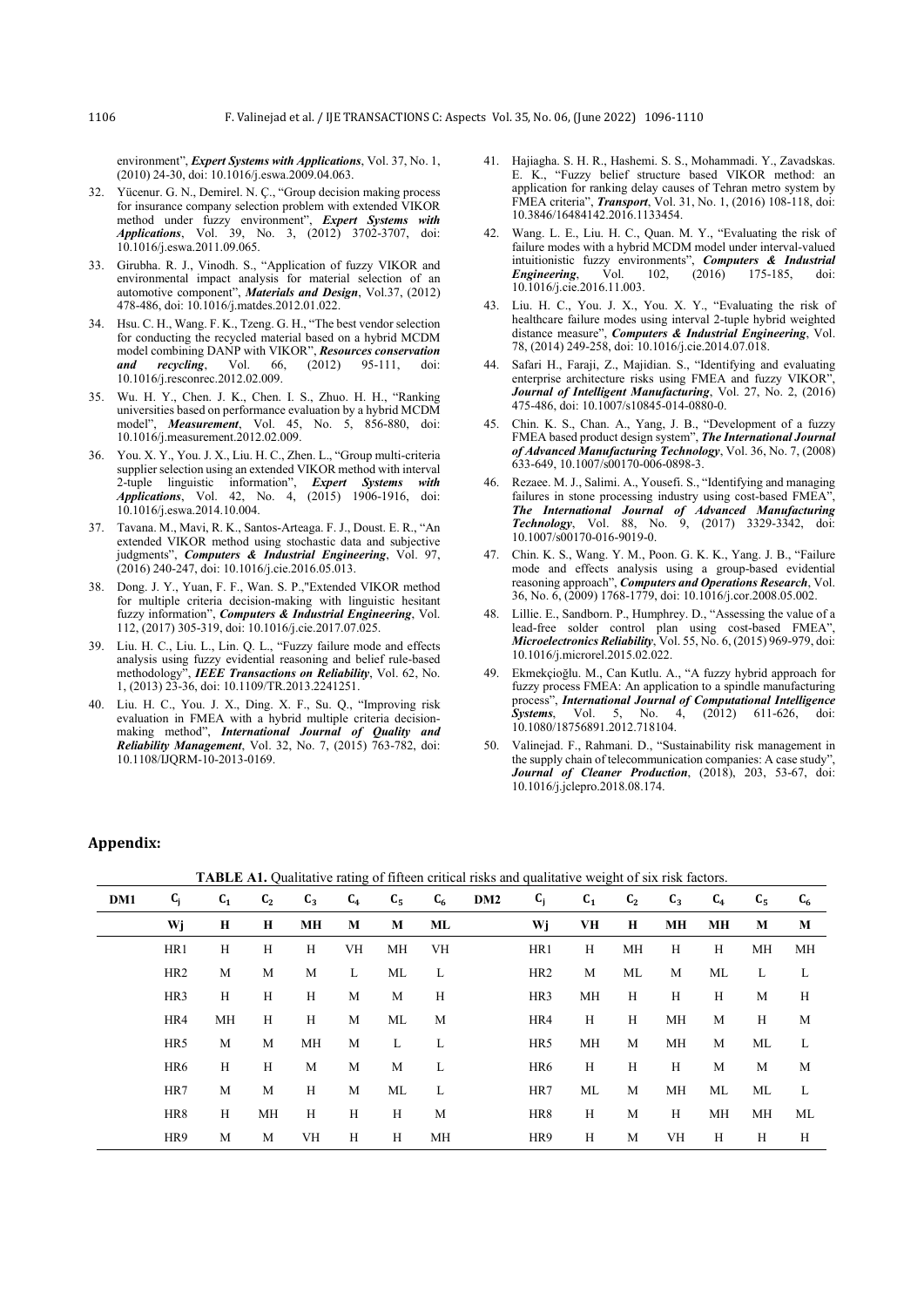|     | <b>HR10</b>     | H         | $\rm H$        | VH            | H            | MH           | M           |     | <b>HR10</b>             | MH          | H              | MH        | MH                     | H           | $\mathbf M$    |
|-----|-----------------|-----------|----------------|---------------|--------------|--------------|-------------|-----|-------------------------|-------------|----------------|-----------|------------------------|-------------|----------------|
|     | HR11            | H         | H              | H             | H            | <b>VH</b>    | H           |     | <b>HR11</b>             | <b>VH</b>   | H              | H         | H                      | <b>VH</b>   | H              |
|     | <b>HR12</b>     | M         | H              | <b>VH</b>     | H            | H            | M           |     | <b>HR12</b>             | M           | <b>MH</b>      | H         | MH                     | H           | M              |
|     | <b>HR13</b>     | ML        | M              | M             | $\mathbf M$  | L            | ML          |     | <b>HR13</b>             | M           | L              | M         | M                      | L           | $\mathbf M$    |
|     | <b>HR14</b>     | M         | M              | H             | M            | M            | ML          |     | <b>HR14</b>             | M           | ML             | M         | M                      | ML          | M              |
|     | <b>HR15</b>     | H         | H              | MH            | H            | M            | ML          |     | <b>HR15</b>             | M           | H              | MH        | H                      | M           | M              |
| DM3 | $C_j$           | $C_1$     | C <sub>2</sub> | $C_3$         | $C_4$        | $C_5$        | $C_6$       | DM4 | $\mathbf{C}_\mathrm{j}$ | $C_1$       | C <sub>2</sub> | $C_3$     | $C_4$                  | $C_5$       | $\mathbf{C}_6$ |
|     | Wj              | <b>VH</b> | <b>MH</b>      | $\mathbf H$   | $\mathbf H$  | <b>MH</b>    | MH          |     | Wj                      | $\mathbf H$ | MH             | M         | M                      | ML          | L              |
|     | HR1             | <b>VH</b> | H              | H             | <b>VH</b>    | $\, {\rm H}$ | $\mathbf H$ |     | HR1                     | H           | $\mathbf{MH}$  | MH        | M                      | $\mathbf M$ | ML             |
|     | HR <sub>2</sub> | MH        | ML             | ML            | ML           | L            | L           |     | HR <sub>2</sub>         | H           | VH             | H         | H                      | MH          | MH             |
|     | HR3             | H         | H              | $\mathbf{MH}$ | MH           | H            | MH          |     | HR3                     | $\rm H$     | <b>VH</b>      | H         | H                      | MH          | $\mathbf M$    |
|     | HR4             | <b>MH</b> | MH             | MH            | ML           | H            | $\rm H$     |     | HR4                     | M           | M              | MH        | M                      | M           | $\mathbf M$    |
|     | HR5             | MH        | MH             | MH            | ML           | $\rm ML$     | $\mathbf L$ |     | HR5                     | <b>VH</b>   | VH             | M         | $\mathbf M$            | M           | $\mathbf M$    |
|     | HR6             | H         | H              | $\mathbf M$   | MH           | $\mathbf M$  | M           |     | HR6                     | MH          | MH             | MH        | M                      | $\mathbf M$ | $\mathbf M$    |
|     | HR7             | M         | M              | MH            | $\mathbf M$  | $\mathbf M$  | $\mathbf M$ |     | HR7                     | H           | <b>VH</b>      | MH        | H                      | MH          | $\mathbf M$    |
|     | HR8             | MH        | MH             | $\, {\rm H}$  | $\, {\rm H}$ | MH           | H           |     | HR8                     | H           | H              | <b>VH</b> | H                      | <b>VH</b>   | H              |
|     | HR9             | H         | MH             | $\mathbf{MH}$ | MH           | H            | $\rm H$     |     | HR9                     | <b>VH</b>   | MH             | VH        | MH                     | MH          | $\mathbf{MH}$  |
|     | <b>HR10</b>     | <b>MH</b> | МH             | MH            | MH           | <b>MH</b>    | MH          |     | <b>HR10</b>             | <b>VH</b>   | MH             | MH        | VH                     | <b>VH</b>   | MH             |
|     | <b>HR11</b>     | <b>VH</b> | H              | H             | VH           | <b>VH</b>    | $\mathbf H$ |     | <b>HR11</b>             | H           | H              | <b>VH</b> | H                      | H           | MH             |
|     | HR12            | <b>MH</b> | МH             | MH            | МH           | MH           | M           |     | HR12                    | M           | M              | ML        | M                      | ML          | ML             |
|     | <b>HR13</b>     | ML        | L              | ML            | ML           | $\mathbf{M}$ | ML          |     | <b>HR13</b>             | MH          | M              | MH        | M                      | M           | M              |
|     | <b>HR14</b>     | M         | МH             | M             | M            | MH           | M           |     | <b>HR14</b>             | H           | H              | MH        | MH                     | MH          | M              |
|     | <b>HR15</b>     | H         | H              | MH            | H            | MH           | M           |     | <b>HR15</b>             | <b>VH</b>   | <b>VH</b>      | <b>VH</b> | $\mathbf{V}\mathbf{H}$ | H           | VH             |

**TABLE A2.** Aggregated fuzzy rating of fifteen critical risks and aggregated fuzzy weight of six risk factors

| $c_i$           | $C_{1}$                  | $C_{2}$                | $C_3$                  | $C_4$                  | $C_{5}$                  | $C_6$                    |
|-----------------|--------------------------|------------------------|------------------------|------------------------|--------------------------|--------------------------|
| Wi              | (0.7, 0.4, 0.45, 0.8)    | (0.7, 0.4, 0.45, 0.8)  | (0.7, 0.4, 0.45, 0.8)  | (0.7, 0.4, 0.45, 0.8)  | (0.7, 0.4, 0.45, 0.8)    | (0.7, 0.4, 0.45, 0.8)    |
| HR1             | (.7, .825, .85, 1)       | (.5, .7, .75, .9)      | (.5, .75, .775, .9)    | (.4, .775, .825, 1)    | (.4, .625, .675, .9)     | (.2, .65, .725, .9)      |
| HR <sub>2</sub> | (0.4, 0.6, 0.625, 0.9)   | (.2, .575, .575, 1)    | (.2, .525, .55, .9)    | (0.1, 0.4, 0.45, 0.9)  | (0.1, 0.325, 0.375, 0.8) | (.1, .03, .325, .8)      |
| HR <sub>3</sub> | (.5, .75, .75, .9)       | (.7, .825, .85, 1)     | (.5, .75, .775, .9)    | (0.4, 0.675, 0.7, 0.9) | (.4, .6, .625, .9)       | (0.4, 0.675, 0.7, 0.9)   |
| HR4             | (0.4, 0.625, 0.675, 0.9) | (0.4, 0.675, 0.7, 0.9) | (.5, .65, .725, .9)    | (.2, .45, .475, .6)    | (.2, .6, .625, .9)       | (0.4, .575, .575, .9)    |
| HR <sub>5</sub> | (0.4, 0.65, 0.725, 1)    | (.4, .625, .675, 1)    | (.4, .575, .65, .8)    | (.2, .45, .475, .6)    | (0.1, 0.325, 0.375, 0.6) | (0.1, 0.275, 0.275, 0.6) |
| HR <sub>6</sub> | (.5, .75, .775, .9)      | (.5, .75, .775, .9)    | (0.4, 0.6, 0.625, 0.9) | (.4, .525, .55, .8)    | (0.4, 0.5, 0.5, 0.6)     | (0.1, 0.425, 0.425, 0.6) |
| HR7             | (.2, .525, .55, .9)      | (0.4, 0.6, 0.625, 1)   | (.5, .65, .725, .9)    | (.2, .525, .55, .9)    | (.2, .425, .5, .8)       | (0.1, 0.35, 0.35, 0.6)   |
| HR <sub>8</sub> | (.5, .75, .775, .9)      | (.4, .625, .675, .9)   | (.7, .825, .85, .1)    | (.5, .75, .775, .9)    | (.5, .725, .8, 1)        | (.2, .6, .625, .9)       |
| HR9             | (0.4, 0.75, 0.775, 1)    | (0.4, 0.4, 0.6, 0.8)   | (.5, .825, .925, 1)    | (.5, .7, .75, .9)      | (.5, .75, .775, .9)      | (.5, .7, .725, .9)       |
| HR10            | (.5, .725, .8, 1)        | (.5, .7, .75, .9)      | (.5, .675, .775, 1)    | (.5, .5, .8, 1)        | (.5, .5, .8, 1)          | (0.4, 0.55, 0.6, 0.8)    |
| HR11            | (.7, .85, .9, 1)         | (.7, .8, .8, .9)       | (.7, .7, .85, 1)       | (.7, .825, .85, .1)    | (.7, .875, .95, 1)       | (.5, .75, .775, .9)      |
| HR12            | (.4, .525, .55, .8)      | (.4, .625, .675, .9)   | (.2, .65, .725, 1)     | (.4, .625, .675, .9)   | (.2, .625, .675, .9)     | (.2, .45, .475, .6)      |
| HR13            | (.2, .425, .5, .8)       | (0.1, 0.35, 0.35, 0.6) | (.2, .475, .525, .8)   | (.2, .45, .475, .6)    | (0.1, 0.35, 0.35, 0.6)   | (.2, .4, .45, .6)        |
| <b>HR14</b>     | (.4, .575, .575, .09)    | (.2, .55, .6, .9)      | (.4, .6, .625, 0.9)    | (.4, .525, .55, .8)    | (.2, .5, .0575, .08)     | (.2, .45, .475, .6)      |
| HR15            | (.4, .75, .775, 1)       | (.7, .825, .85, 1)     | (.5, .675, .775, 1)    | (.7, .825, .85, .1)    | (0.4, 0.6, 0.9)          | (.2, .55, .6, 1)         |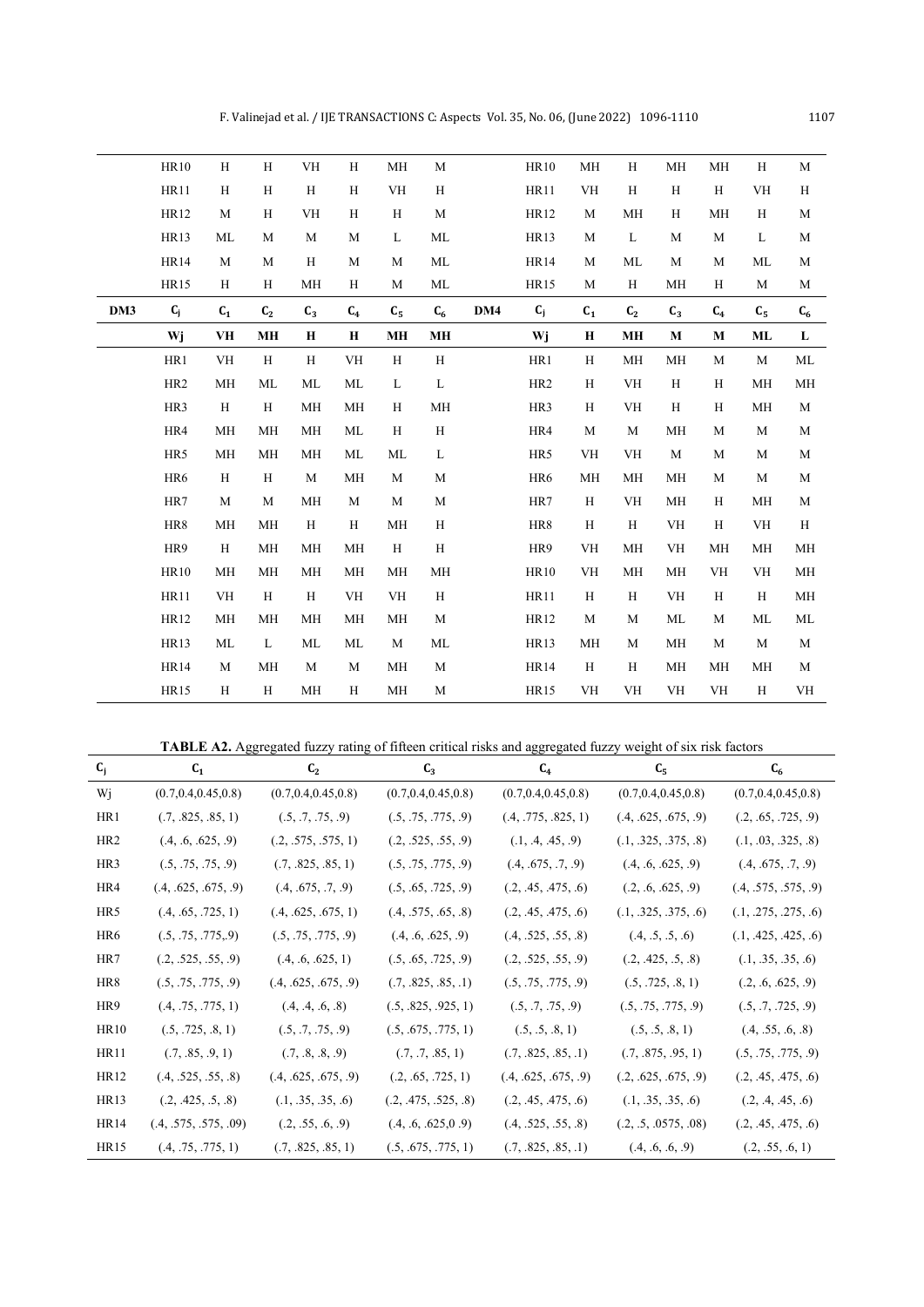| $\mathbf{C}_\mathbf{j}$ | $C_1$   | $\frac{1}{2}$<br>C <sub>2</sub> | $C_3$   | $\ldots$<br>$C_4$ | $C_5$   | $C_6$   |
|-------------------------|---------|---------------------------------|---------|-------------------|---------|---------|
| Wj                      | 0.8625  | 0.775                           | 0.65    | 0.63125           | 0.5     | 0.5875  |
| HR1                     | 0.84375 | 0.7125                          | 0.73125 | 0.75              | 0.65    | 0.61875 |
| HR <sub>2</sub>         | 0.63125 | 0.5875                          | 0.54375 | 0.4625            | 0.4     | 0.38125 |
| HR3                     | 0.725   | 0.84375                         | 0.73125 | 0.66875           | 0.63125 | 0.66875 |
| HR4                     | 0.65    | 0.66875                         | 0.69375 | 0.43125           | 0.58125 | 0.6125  |
| HR5                     | 0.69375 | 0.675                           | 0.60625 | 0.43125           | 0.35    | 0.3125  |
| HR6                     | 0.73125 | 0.73125                         | 0.63125 | 0.56875           | 0.5     | 0.3875  |
| HR7                     | 0.54375 | 0.65625                         | 0.69375 | 0.54375           | 0.48125 | 0.35    |
| HR8                     | 0.73125 | 0.65                            | 0.84375 | 0.73125           | 0.75625 | 0.58125 |
| HR9                     | 0.73125 | 0.55                            | 0.8125  | 0.7125            | 0.73125 | 0.70625 |
| <b>HR10</b>             | 0.75625 | 0.7125                          | 0.7375  | 0.7               | 0.7     | 0.5875  |
| <b>HR11</b>             | 0.8625  | $0.8\,$                         | 0.8125  | 0.84375           | 0.88125 | 0.73125 |
| HR12                    | 0.56875 | 0.65                            | 0.64375 | 0.65              | $0.6\,$ | 0.43125 |
| HR13                    | 0.48125 | 0.35                            | 0.5     | 0.43125           | 0.35    | 0.4125  |
| <b>HR14</b>             | 0.6125  | 0.5625                          | 0.63125 | 0.56875           | 0.51875 | 0.43125 |
| <b>HR15</b>             | 0.73125 | 0.84375                         | 0.7375  | 0.84375           | 0.625   | 0.5875  |

**TABLE A3.** Crisp rating of fifteen critical risks and Crisp weight of six risk factors.

## **TABLE A4.** The result of propose method

| Group | Rank           | Description of the risk                                                                                                                                                                                                            | <b>Root factors</b>                                                                                                   | <b>Potential consequences</b>                                                                            | <b>Strategy</b> | Performance                                                                                                                                                                                               |
|-------|----------------|------------------------------------------------------------------------------------------------------------------------------------------------------------------------------------------------------------------------------------|-----------------------------------------------------------------------------------------------------------------------|----------------------------------------------------------------------------------------------------------|-----------------|-----------------------------------------------------------------------------------------------------------------------------------------------------------------------------------------------------------|
| O.T   | $\mathbf{1}$   | Inefficient management and<br>lack of strategic management<br>system                                                                                                                                                               | The lack of a<br>strategic<br>management system                                                                       | Lack of successful<br>provision and<br>implementation of strategic<br>and tactical plans                 | Avoid           | Design and implement<br>effective strategic<br>management                                                                                                                                                 |
| E.I   | $\overline{2}$ | Problems against the<br>privatization of the industry                                                                                                                                                                              | Anti-privatization<br>approach and<br>regulations                                                                     | Inability of the<br>organizations to use all of<br>the internal and external<br>capacities               | Reduce          | Interaction and conversation<br>with the lawmakers<br>The creation of mechanisms<br>to make the supply chain<br>flexible with regulations                                                                 |
| E.Ec  | 3              | The impact of currency<br>fluctuations on contracts and<br>projects                                                                                                                                                                | Domestic and<br>foreign economic<br>and political<br>changes                                                          | Impose additional costs on<br>contracts and irregularities<br>in paying and receiving the<br>receivables | Reduce          | Long-term planning in<br>network development, which<br>leads to time estimation and<br>the currency of buying<br>facilities.<br>Providing facilities through<br>trading card                              |
| S.T   | $\overline{4}$ | Deviation from the provision<br>time of goods and services<br>(customs problems, lack of<br>transfer of equipment and<br>services on due time, lack of<br>on time delivery of<br>outsourcing software by the<br>contractors, etc.) | Restrictions caused<br>by the sanctions,<br>custom rules and<br>lack of proper<br>interaction with the<br>contractors | Loss of proper opportunity<br>to provide services to<br>subscribers                                      | Reduce          | A true estimation and long-<br>term planning to relatively<br>control and overcome<br>predicted problems<br>Conversation and interaction<br>with domestic and foreign<br>suppliers                        |
| C.Ec  | 5              | The high sensitivity of<br>consumers to the price of<br>products according to the<br>competitiveness of industry<br>and disloyalty                                                                                                 | Competitiveness of<br>industry and<br>disloyalty of<br>customers                                                      | High probability of<br>declining market share                                                            | Reduce          | Increasing customer loyalty<br>and belonging of the<br>subscribers to an<br>organization's brand by<br>creating key competitive<br>benefits and mechanisms<br>such as the formation of<br>customers' club |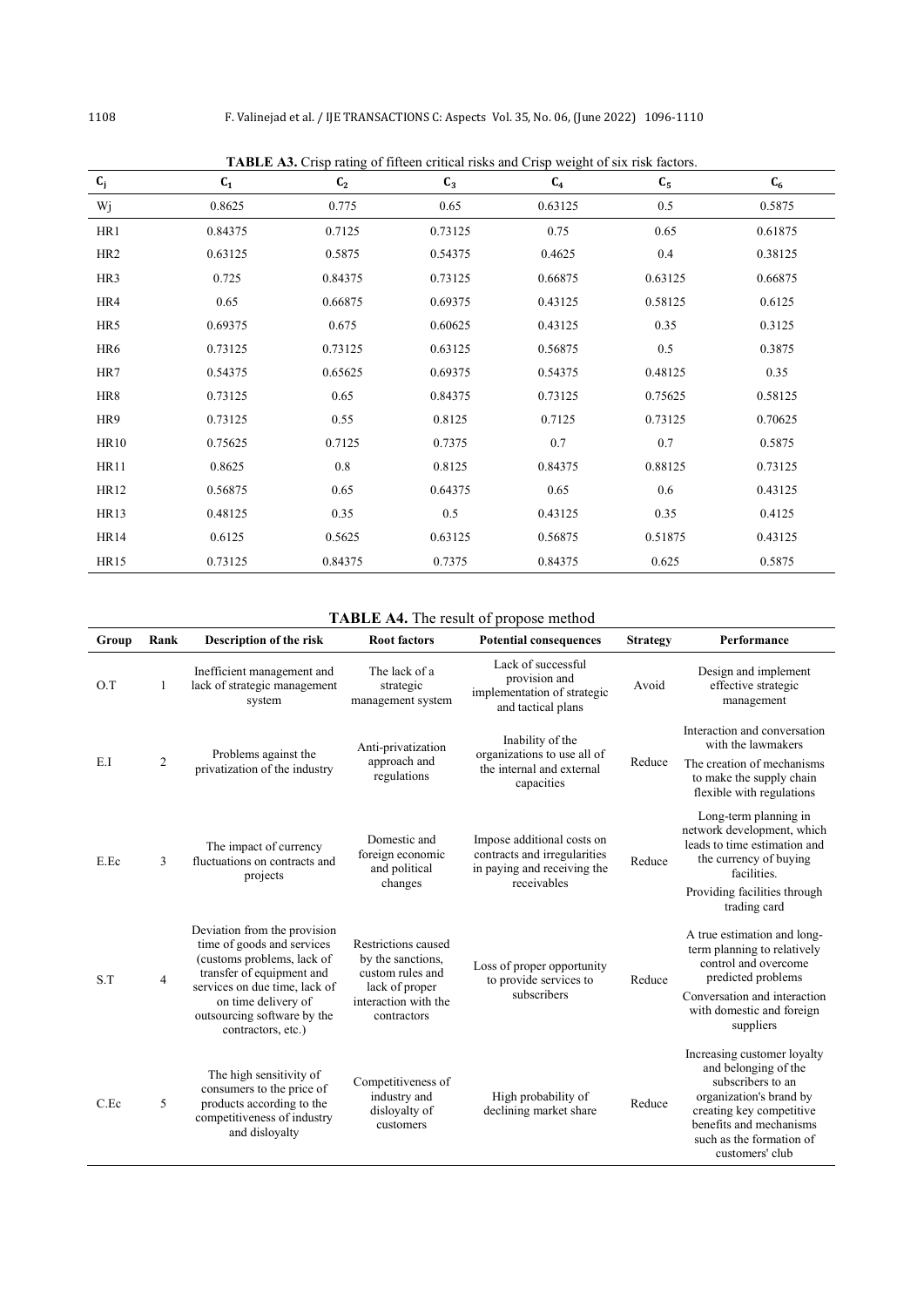| E.I  | 6      | Political changes and<br>instability in macro decisions                                                                                                                                              | Political changes                                                                                                   | Irregularities in the rules<br>imposed on the<br>organization and supply<br>chain                       | Accept | Interaction and conversation<br>with the lawmakers<br>- The creation of<br>mechanisms to make the<br>supply chain flexible with<br>regulations                                     |
|------|--------|------------------------------------------------------------------------------------------------------------------------------------------------------------------------------------------------------|---------------------------------------------------------------------------------------------------------------------|---------------------------------------------------------------------------------------------------------|--------|------------------------------------------------------------------------------------------------------------------------------------------------------------------------------------|
| S.T  | $\tau$ | Inadequacy of existing<br>infrastructures to provide<br>services (failing to provide the<br>required bandwidth)                                                                                      | Low quality of<br>infrastructures                                                                                   | Inability to provide high<br>quality service and desired<br>quantity to subscribers                     | Accept | Planning to invest in higher-<br>quality infrastructure                                                                                                                            |
| S.I  | 8      | Products and exclusive<br>services of suppliers and the<br>higher bargaining ability of<br>the origin company due to the<br>provision of exclusive services                                          | Providing exclusive<br>services due to the<br>integration of<br>broadband                                           | Reducing the ability to<br>bargain and increasing<br>vulnerability of the<br>organization               | Reduce | Interaction with the origin<br>company with the<br>accompaniment of all<br>companies present in the<br>industry                                                                    |
| S.T  | 9      | Low capacity for the<br>development in<br>telecommunication centers                                                                                                                                  | Exclusiveness of the<br>available capacity<br>by the origin<br>company                                              | Reducing market share                                                                                   | Accept | Planning to invest in centers<br>with greater capacity                                                                                                                             |
| S.Ec | 10     | The costs of licensing and<br>inappropriate tariffs and<br>multiple penalties                                                                                                                        | Rules and numerous<br>restrictions of the<br>origin company to<br>provide exclusive<br>services                     | Imposing heavy costs to the<br>organization                                                             | Reduce | Strict compliance of<br>requirements and legislation<br>Interacting with origin to<br>meet the needs of the<br>organizations                                                       |
| S.Ec | 11     | Higher cost of providing the<br>exclusive bandwidth of the<br>origin company                                                                                                                         | Exclusiveness of<br>bandwidth by the<br>origin company                                                              | Imposing heavy costs to the<br>organization                                                             | Reduce | Interaction with origin<br>company with the<br>accompaniment of all<br>companies present in the<br>industry to reduce the cost of<br>broadband                                     |
| O.S  | 12     | Problems in capabilities of<br>human resources (Lack of<br>motivation, lack of job<br>satisfaction, lack of creativity<br>and accountability, problems<br>in work ethics and<br>competition culture) | Problems of<br>individuals and<br>organizations and<br>society                                                      | Reducing the efficiency of<br>human force and increased<br>absenteeism and leave of<br>the organization | Avoid  | Efforts in providing facilities<br>and creating motivating<br>incentives to increase<br>creativity and involvement<br>of employees                                                 |
| S.I  | 13     | Disapproval or delay in<br>approving the requested<br>licenses by the origin<br>company (intensive<br>bureaucracy)                                                                                   | Intensive<br>bureaucracy                                                                                            | Loss of opportunity to<br>provide services to<br>subscribers                                            | Reduce | Interaction with the origin<br>company with the<br>accompaniment of all<br>companies present in the<br>industry                                                                    |
| E.I  | 14     | Continuation and<br>intensification of sanctions                                                                                                                                                     | Problems in<br>international<br>relations and foreign<br>policies                                                   | Increased economic and<br>technological vulnerability<br>of the organization and<br>supply chain        | Reduce | -Relying on domestic<br>capabilities and capacities<br>-Providing through foreign<br>trade intermediaries<br>-Making contracts with new<br>supply sources of original<br>equipment |
| S.T  | 15     | Scientific dependence of the<br>company due to problems for<br>production, transfer and<br>knowledge registration for the<br>company                                                                 | The lack of<br>contractor's<br>tendency to produce,<br>transfer and<br>knowledge<br>registration for the<br>company | Increasing technological<br>vulnerability of the<br>organization                                        | Avoid  | Including the act of<br>registering and transferring<br>knowledge in the contracts                                                                                                 |